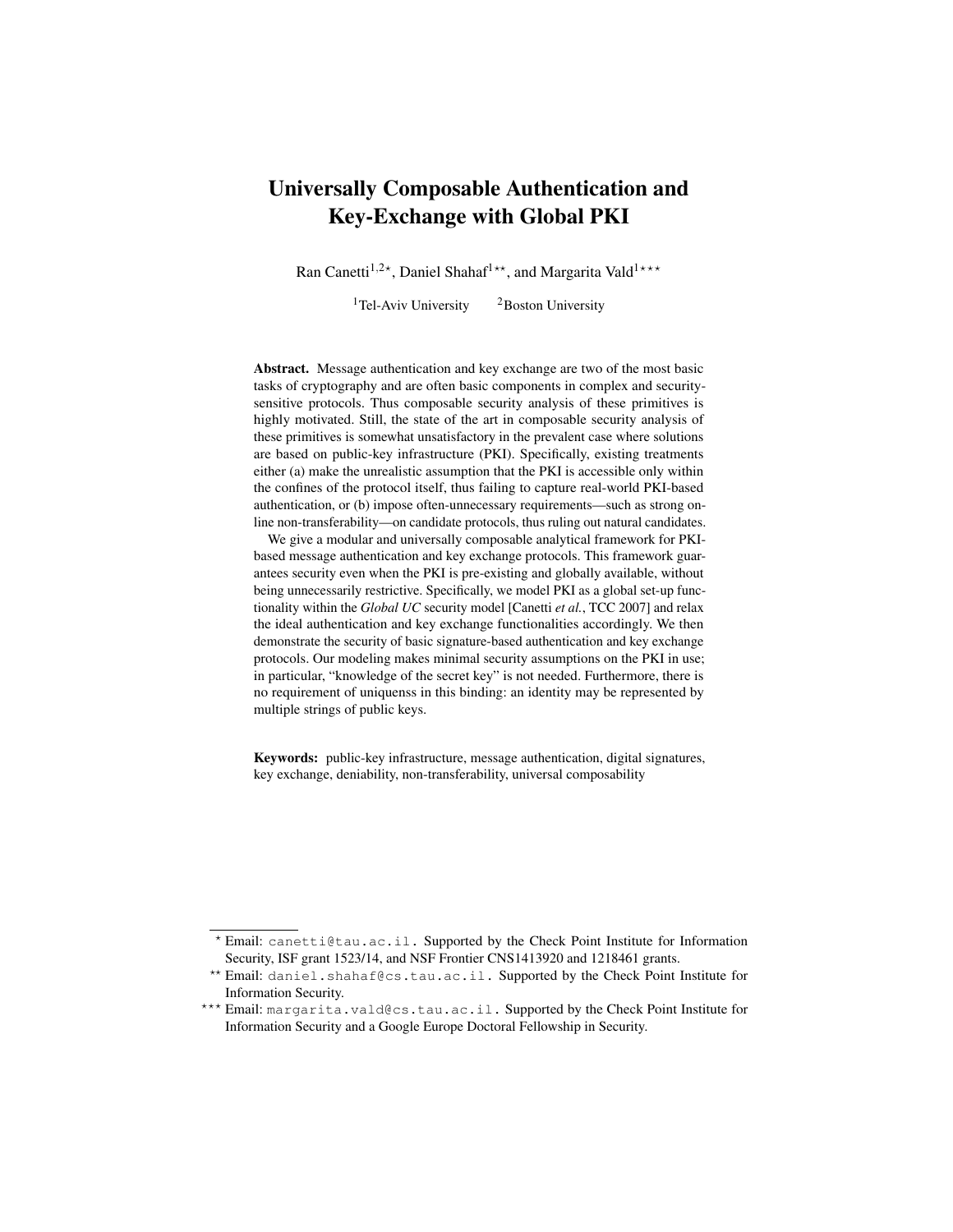## 1 Introduction

Public-key-based authentication. Authentication may be done in many different ways, such as biometric human identification, or via some pre-shared longer-term secret (such as a pre-shared key or a password). In this work we concentrate on public-key authentication, as put forth in the groundbreaking work of Diffie and Hellman [\[DH76\]](#page-29-0): The parties have no *à priori* shared secret information or other physical means for authentication. The only mechanism available for authenticating messages is a globallyaccessible public database that allows actors to record arbitrary information; each record is made publicly available and linked to the public identity of the actor who created it. We call this setting the *global public-key infrastructure* (PKI) setting.

A simple and frequently-used message authentication protocol in this setting proceeds as follows. For Alice to send an authenticated message to Bob, Alice signs (using her private key) the message, together with her and Bob's identities and a session identifier that's unique to that message, and sends the message and the signature to Bob over an unauthenticated channel. Bob authenticates the message by obtaining Alice's public key from the PKI and verifying the signature.

An almost equally simple authenticated key exchange protocol is the following: Alice sends to Bob her Diffie-Hellman message  $g^a$ , bob responds by sending his Diffie-Hellman message  $g^b$ , together with  $g^a$  and a signature  $s_B = \text{Sig}_{Bob}(g^a, g^b, \text{'Alice'})$ . Alice responds by  $s_A = \text{Sig}_{\text{Alice}}(g^a, g^b, \text{ 'Bob' } )$ . Both parties are assumed to have each other's verification key in advance, and verify the signatures to authenticate. (This is essentially the ISO 9798-3 key exchange standard.) For sake of illustration, we keep these two simple protocols, respectively denoted  $\phi_{\text{auth}}$  and  $\phi_{\text{ke}}$ , as running examples throughout this paper. Practical protocols that use  $\phi_{\text{auth}}$  and  $\phi_{\text{ke}}$  (or close variants thereof) to establish trust in the identity of an interlocutor or in data payloads are ubiquitous. For instance, they include the TLS standard, chip-and-pin debit cards [\[EMV11\]](#page-29-1), end-to-end authentication of email contents [RFC 1847], and many others.

Since these protocols use signatures against a globally-available PKI, and send them in the clear over world-readable channels, anyone in the system can verify Alice's and Bob's signatures, even though they were intended only for each other. While we recognize this as an inherent property of signatures (namely, they provide *transferable* verifiability), in the context of authentication this is merely a side-effect which may or may not be desirable.

We know that faithfully analyzing the security of public-key based authentication and key exchange protocols turns out to be a difficult problem, mainly due to the intricate interactions among the various components of the actual protocols, the public-key infrastructure, and the systems they run in. So a natural question arises: Is  $\phi_{\text{auth}}$  a good authentication protocol? Is  $\phi_{ke}$  a good key exchange protocol? Should we keep using them? Should we treat them as broken and use more sophisticated protocols instead?

Modular analysis. In light of the complexity and ubiquity of authentication protocols, it would be desirable to be able to analyze them in a modular fashion: to abstract out an ideal authentication service for higher-level protocols to use, such that the security of the higher-level protocols would be independent of the details of its implementation. This approach allows consumers of authentication to dynamically replace their authentication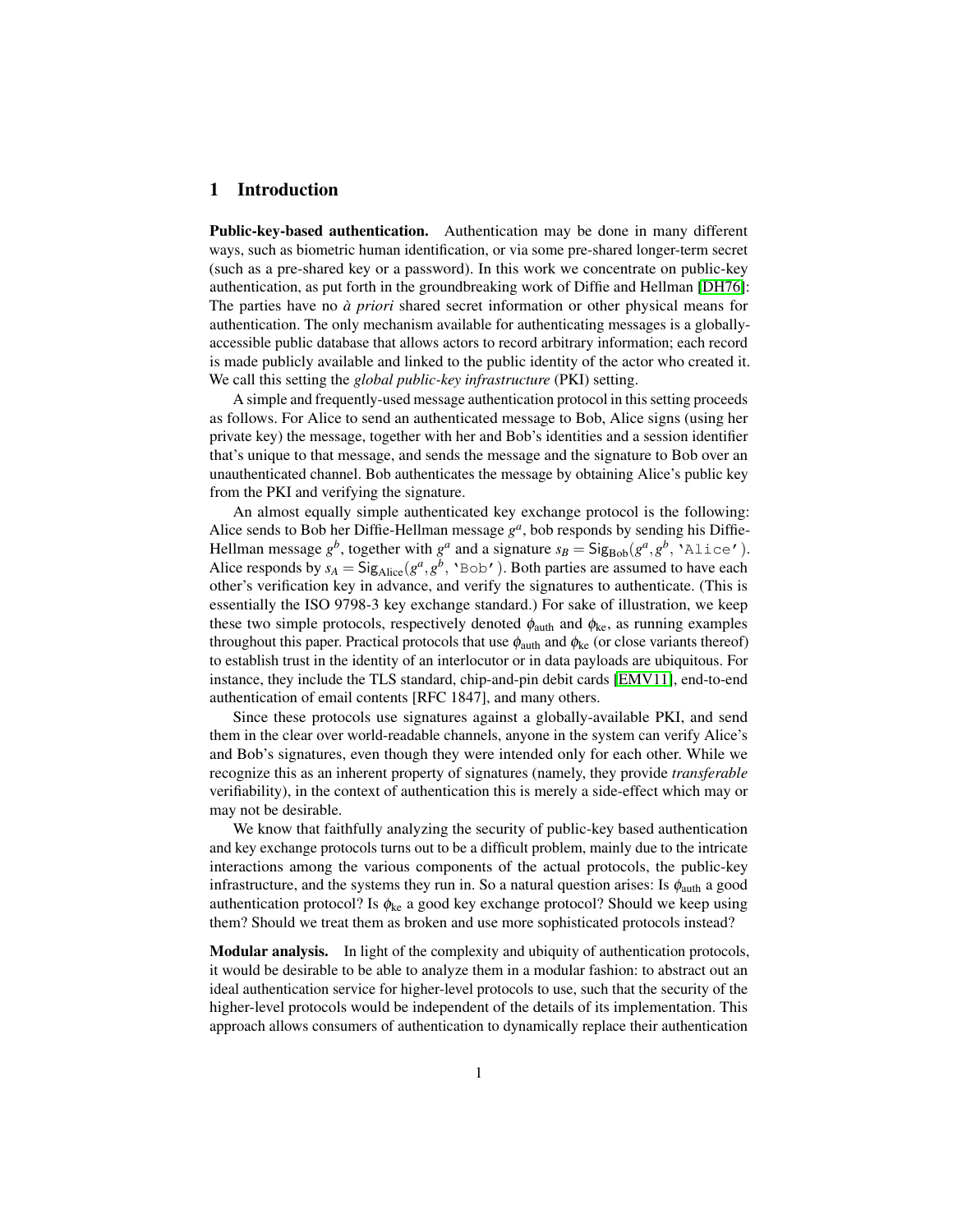implementations—for example, to base authentication on a different setup service or on a different hard problem—without affecting the security of the higher-level protocol. Conversely, modularity also encourages reuse of an authentication module by multiple higher-level protocols, discouraging local, *ad hoc* implementations.

Several efforts to model public-key based authentication within a composable security framework appear in the literature. Canetti and Krawczyk [\[CK01\]](#page-28-0) and Shoup [\[Sho99\]](#page-29-2) perhaps provide the first such guarantees in the context of authenticated key exchange, but their modeling of the public key infrastructure is quite rudimentary and does not allow analyzing the long-term signature and certification module separately from the rest of the protocol.

Other attempts at composable analysis were made in [\[CK02\]](#page-29-3) and later in [\[Can04\]](#page-28-1) within the Universally Composable (UC) security framework of [\[Can01\]](#page-28-2). (The second work is more directly focused at analyzing the simple  $\phi$ <sub>auth</sub>.)

However, these works have the following significant drawback: They treat the publickey infrastructure—namely, the public record with the public information provided by each actor—as a construct that is local to each specific protocol instance and unavailable for use outside that protocol instance. This modeling is inadequate for representing the PKI model as envisioned by Diffie and Hellman and used in practice—where the public information is *globally* available. Instead, this analysis guarantees security only when each instance of the analyzed protocol uses its own independent instance of a PKI.

This is the case even if the PKI is modeled as joint to a number of instances of the authentication protocol in question, and composition is argued via Universal Composition with Joint State (JUC) [\[CR03\]](#page-29-4). Indeed, even there the PKI is modeled not as a global entity but rather as an entity that is local to a specific collection of instances of some specific protocol.

The works of [\[MTC13,](#page-29-5) $KMO<sup>+</sup>14$  $KMO<sup>+</sup>14$ ], which are set in the Abstract Cryptography setting of [\[MR11\]](#page-29-7), have a similar modeling shortcoming: the public key infrastructure is modeled as local to the protocol instance. Furthermore, as argued below, this discrepancy is not merely aesthetic; rather, it has real security implications.

Long-lived, global trusted information that is shared among all parties, protocols, and protocol instances in the system are addressed in the Global UC (GUC) framework [\[CDPW07\]](#page-28-3). That framework is similar to the ("basic") UC framework, but directly models trusted entities that are globally available throughout the system regardless of any specific protocol to be analyzed. Authentication protocols with global PKI are analyzed in [\[DKSW09](#page-29-8)[,Wal08\]](#page-29-9). However, these works consider only authentication protocols that provide additional properties on top of authenticity: only protocols that provide the *non-transferability* (or, *deniability*) property are considered. This leaves us with the following fundamental question:

How to formulate the basic composable security requirements from plain PKIbased authentication and key exchange protocols? In particular, how to justify signature-based protocols such as  $\phi_{\text{auth}}$  and  $\phi_{\text{ke}}$ ?

A litmus test: the transferability problem. The discrepancy between the security modeling of [\[CK02](#page-29-3)[,Can04](#page-28-1)[,CR03,](#page-29-4)[MTC13,](#page-29-5)[KMO](#page-29-6)<sup>+</sup>14] and real implementations of PKI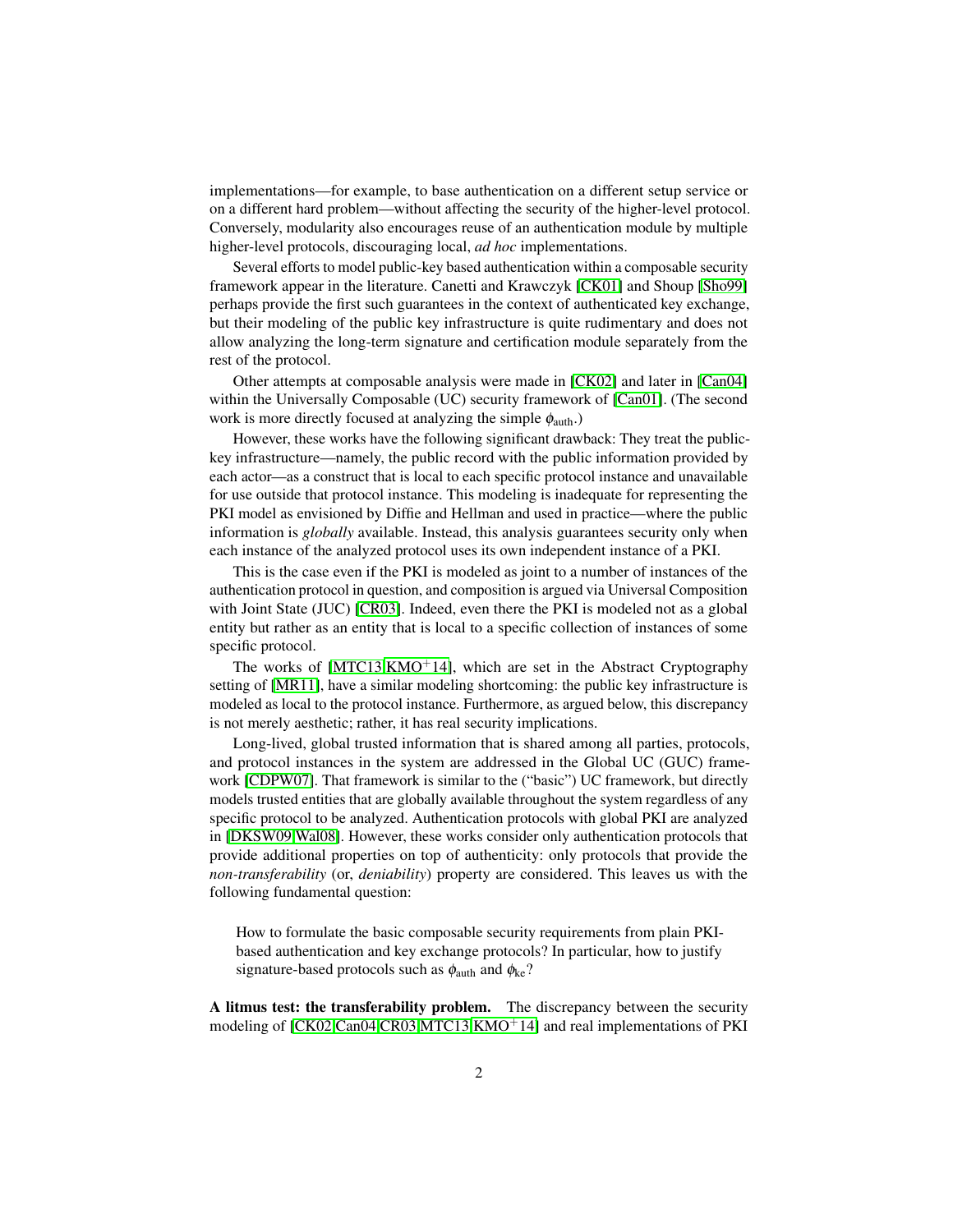infrastructure is illustrated by the following issue: while real-life PKI-based authentica-tion is transferable (i.e., non-deniable), ideal authentication is not.<sup>[1](#page-3-0)</sup>

In detail, ideal authentication is defined as a deniable task that leaves "no trace"; it passes a message from the sender to the receiver, but the receiver is unable to subsequently prove to a third party that the authentication had in fact happened. In contrast, some PKI-based authentication protocols (and, in particular, protocol  $\phi_{\text{auth}}$ ) allow the receiver to obtain a *transferable* and non-repudiable proof of communication (e.g., a signature), which can be verified by anyone against the global PKI. Hence, PKI-based authentication protocols are transferable (non-deniable) whenever the PKI is globally available. Moreover, this transferability gap is independent of the security model in use. This was formalized by [\[DKSW09\]](#page-29-8), which proves that no protocol based on a plain PKI can realize the ideal authentication functionality. Still, in [\[Can04](#page-28-1)[,CR03,](#page-29-4)[MTC13,](#page-29-5)[KMO](#page-29-6)+14], protocol  $\phi_{\text{auth}}$  (or variants thereof) securely realize an ideal process that guarantees non-transferable authentication. (Note that moving to a stronger modeling of PKI, where registering parties are required to prove knowledge of a secret key associated with the registered public value, does not solve the problem. Indeed, protocol  $\phi_{\text{auth}}$  remains transferable even with such stronger PKI.)

We stress that transferability, or lack thereof, is not the main concern of this work; it only serves an example of the inadequacy of the current models of composable security in capturing the security requirements of PKI-based authentication and key exchange.

What about game-based modeling? The above line of reasoning concentrates on models that provide composable security, more specifically models that define security by way of emulating an ideal process. Can we avoid the difficulties described above by putting general composability aside and instead using game-based modeling of authentication and key exchange? This is an interesting research direction. Indeed, we are not aware of any game-based modeling of authentication and key exchange that directly considers global PKI that can be used (and abused) by arbitrary other applications.

#### 1.1 Our results

We provide a framework for analyzing security of authentication and key exchange protocols that use a globally-available PKI. Our framework adequately represents global PKIs. Specifically, we concentrate on authentication and justifying the security of transferable protocols. To exemplify our framework, we analyze protocols  $\phi_{ke}$  and  $\phi_{auth}$ , which previously could not be justified in a realistic security model. In particular:

- (a) We model global PKI as a globally-available bulletin-board that provides minimal guarantees of binding between strings and identities, without requiring or promising any knowledge or secrecy.
- (b) We relax the UC authentication and key exchange functionalities of [\[CK02](#page-29-3)[,Can04\]](#page-28-1) to be non-deniable. Our functionalities  $\mathcal{F}_{\text{cert-auth}}$  and  $\mathcal{F}_{\text{cert-ke}}$  allow the adversary to obtain "global" certificates on messages that have the session id of  $\mathcal{F}_{\text{cert-auth}}$  or

<span id="page-3-0"></span><sup>&</sup>lt;sup>1</sup> We use the terms "transferability" and "deniability" interchangeably, where they refer to properties of message authentication.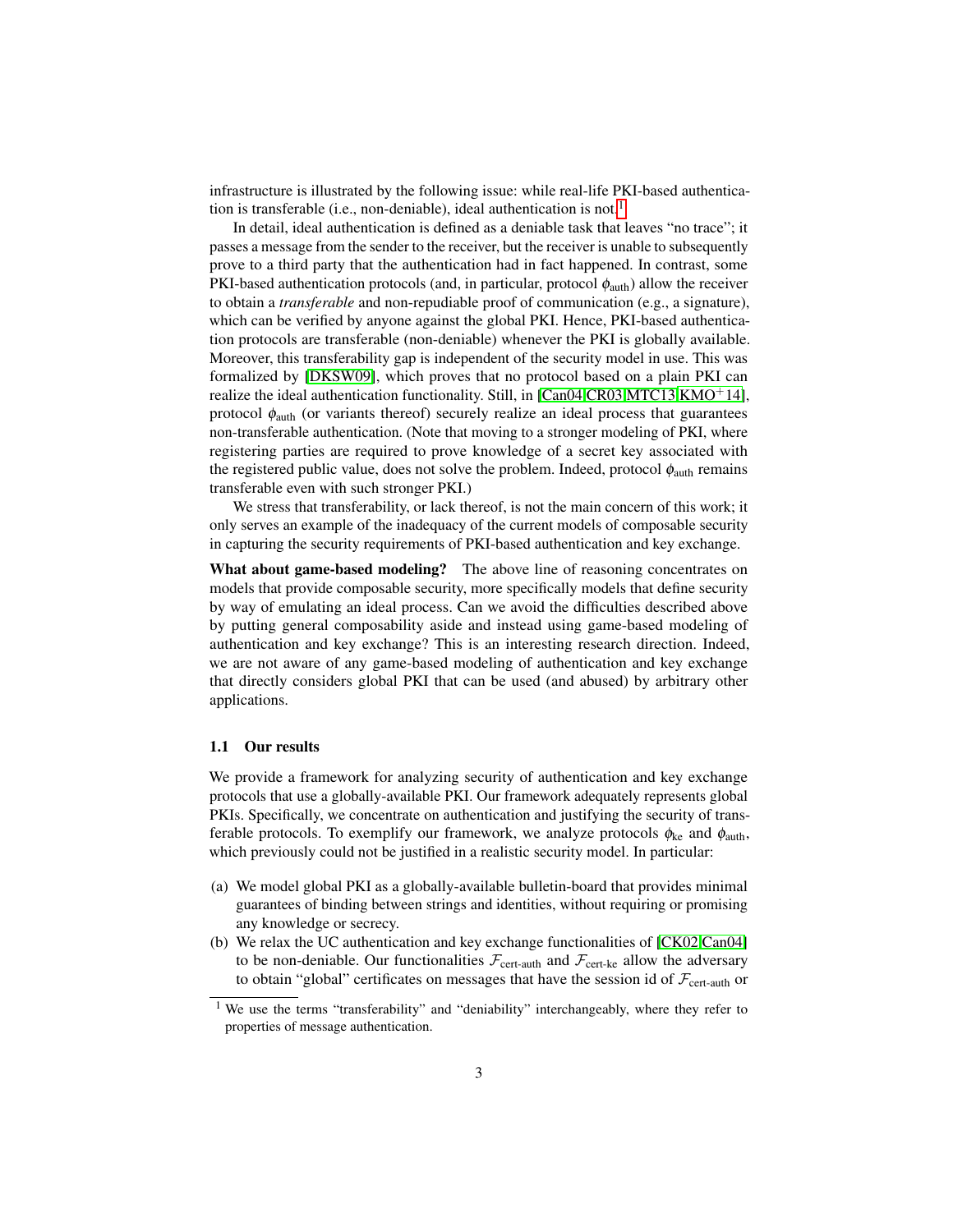$\mathcal{F}_{\text{cert-ke}}$  as a prefix. (A global certificate is one that can be verified by any entity in the system.) In particular, the adversary may obtain a global certificate on the message to be authenticated. This coupling eliminates the authentication functionality's deniability, without affecting authenticity.

We remark that the underlying technical trick in  $\mathcal{F}_{\text{cert-auth}}$  is reminiscent of the one in the relaxed key exchange functionality of [\[DKSW09\]](#page-29-8). However, there, one needs a PKI that is only partially-global and a very specific non-deniable protocol to realize that functionality. In contrast, our goal in this work is to analyze basic protocols with a completely-global PKI.

(c) We prove security of the natural public-key-based protocols  $\phi_{\text{auth}}$  and  $\phi_{\text{ke}}$ . The protocols require no setup beyond a bulletin-board and GUC-securely realize the authentication and key exchange functionalities  $\mathcal{F}_{\text{cert-auth}}$  and  $\mathcal{F}_{\text{cert-ke}}$ , respectively.

To the best of our knowledge, *this is the first treatment of authentication with a realistic modeling of PKI* as a global construct that can be used by arbitrary protocols.

While we concentrate on protocol  $\phi_{\text{auth}}$  and  $\phi_{\text{ke}}$  for simplicity and clarity, our treatment can be naturally extended to deal with other PKI-based authentication and key exchange protocols.

Review of UC and GUC. We first briefly review the UC and GUC frameworks. Informally, UC security is defined via a challenge to distinguish between actual attacks, performed by an adversary A on protocol  $\pi$  and simulated attacks, performed by a simulator S on protocol  $\phi$ . The model allows the attacks to be orchestrated by an environment  $\mathcal Z$  that has an I/O interface to the parties running the challenge protocol ( $\pi$ or  $\phi$ ) and is allowed to freely communicate with the attacker (without knowing whether it is A or S). However, the environment  $\mathcal Z$  is *constrained* to execute only a single instance of the challenge protocol. In this execution model, protocol  $\pi$  is said to *UC-emulate* the protocol  $\phi$  if for any adversary A attacking a protocol  $\pi$  there exists a simulator S attacking protocol  $\phi$  such that no environment can successfully distinguish these two possible scenarios.

The GUC challenge experiment is similar to the basic UC experiment, only with an *unconstrained* environment. In particular, now  $Z$  is allowed to invoke and interact with arbitrary protocols, and even multiple sessions of the challenge protocol. The protocols invoked by  $Z$  may share subroutines with challenge protocol instances. GUC emulation is defined analogously to basic UC emulation. The UC and GUC frameworks are presented more rigorously in Section [2.](#page-8-0)

Our methods. We develop a general framework for analyzing PKI-based authentication and key-exchange protocols. Our framework consists of an ideal message authentication functionality (or ideal key-exchange functionality) coupled with a long-lived certificates functionality.

For simplicity we concentrate on the authentication protocol. The treatment of the key exchange protocol is analogous. We formulate an ideal authentication functionality that does not impose unnecessary requirements (such as deniability) on the implementing protocols. The functionality, denoted  $\mathcal{F}_{\text{cert-auth}}$ , is a sender-receiver functionality that on input *m* from the sender not only delivers *m* to the receiver but also allows the adversary to see legitimate signatures on messages of its choice, which  $\mathcal{F}_{\text{cert-auth}}$  obtains from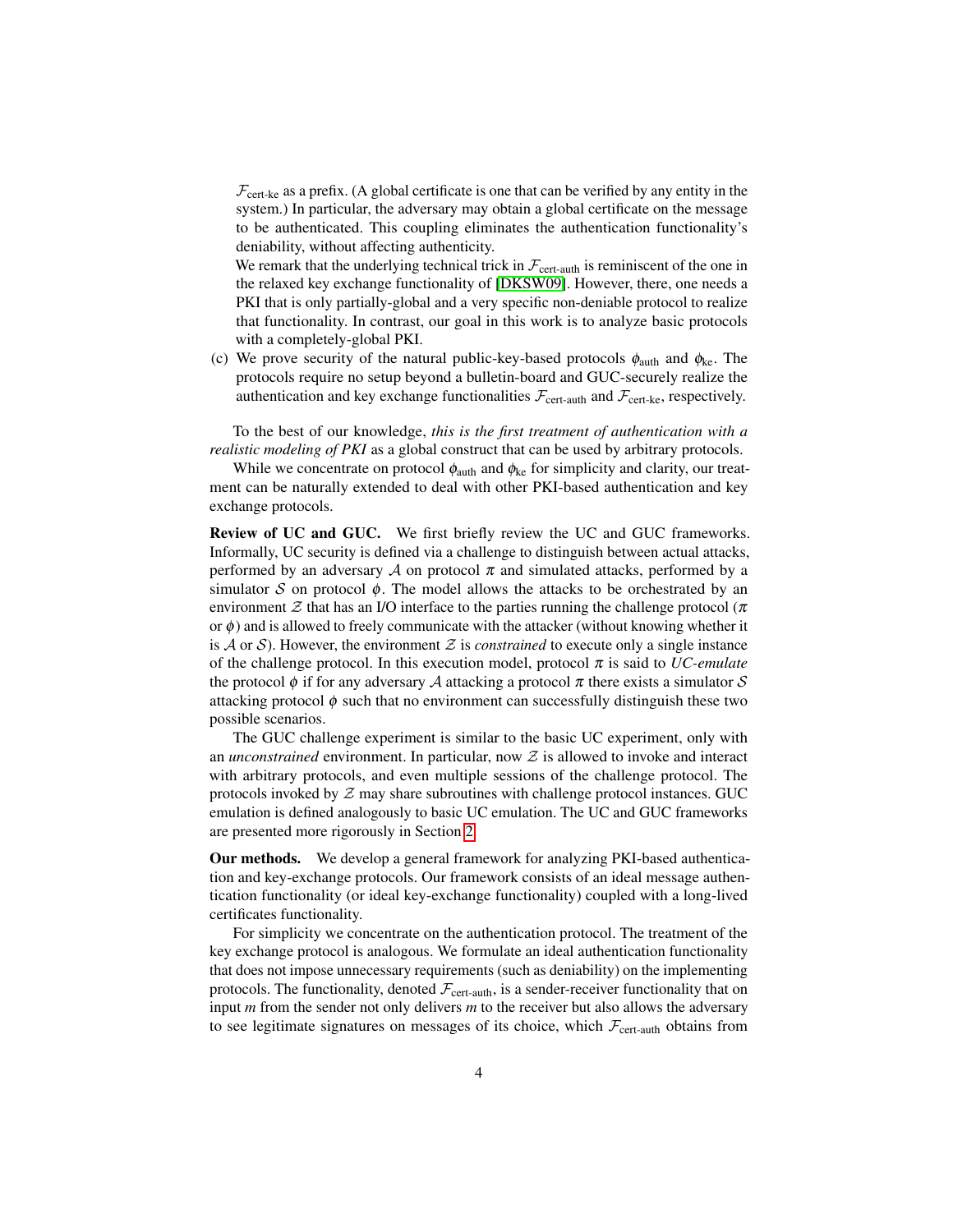the ideal certificates functionality  $\mathcal{G}_{\text{cert}}$ . (This does not affect  $\mathcal{F}_{\text{cert-auth}}$ 's authenticity promises since  $\mathcal{F}_{\text{cert-auth}}$  delivers the original *m* to the receiver.) This is done as follows:

The adversary determines the message to be signed and hands it to  $\mathcal{F}_{\text{cert-auth}}$ ; then,  $\mathcal{F}_{\text{cert-auth}}$  requests a signature (on behalf of the sender) on the message affixed with the session identifier. The signature obtained by the adversary is thus tied to a specific  $\mathcal{F}_{\text{cert-auth}}$  session and cannot be used in other sessions. Since the signature seen by the adversary is correctly generated and can be successfully verified by any entity in the system, deniability (or, non-transferability) is no longer guaranteed. Nonetheless, the essence of authentication—binding an action to some long-lived entity—remains guaranteed. That is,  $\mathcal{F}_{\text{cert-auth}}$  guarantees that if a recevier accepts a message from a given sender, then that sender sent that message to the receiver. Therefore, any protocol that GUC-reaizes  $\mathcal{F}_{\text{cert-auth}}$  guarantees authenticated message transmission in the same way.

Observe that  $\mathcal{F}_{\text{cert-auth}}$  allows the adversary to obtain, as a side-effect, the sender's signature on almost any message. This might seem weak, and almost contradictory to authentication. We note however that (a)  $\mathcal{F}_{\text{cert-auth}}$  still guarantees authenticity, as argued above, and (b) other standard definitions of securiy for authentication protocols (e.g., the definition of authentication based on a local PKI) also allow the same side effects. We simply make this point explicit.

We note that a somewhat similar mechanism is used by [\[DKSW09\]](#page-29-8) to augment the key exchange functionality with the secret keys of the parties. However, there the secret keys are made unavailable beyond the key exchange protocol, which is the opposite of our purpose here. Indeed, the goal in [\[DKSW09\]](#page-29-8) is close to diametrically opposite to the goal of this work: Dodis *et al.* study deniable protocols, whereas we study real-life, non-deniable protocols.

We also show that standard EU-CMA signatures together with a globally-available PKI precisely capture the guarantees provided by  $G_{\text{cert}}$ , and can be used in its stead. That is:

- (a) We define a global ideal certificate functionality  $G_{\text{cert}}$  that is parametrized by a party identity (PID). That is,  $\mathcal{G}_{\text{cert}}$  is willing to provide certificates on chosen messages to any session of that PID. The verification service is provided to any PID in the system. The authentication functionality  $\mathcal{F}_{\text{cert-auth}}$  will provide certificates generated by  $\mathcal{G}_{\text{cert}}$  to the adversary.
- (b) To realize  $G_{\text{cert}}$ , we define a signing module  $G_{\Sigma}$ , parametrized by a PID, that holds the secret key (of some signature scheme) and similarly to  $\mathcal{G}_{\text{cert}}$  is willing to provide signing service to any session of that PID. Similarly to [\[CK01\]](#page-28-0), our signing module enables modeling "key knowledge" and "signing capabilities" separately. Separation of long-term key handling and signing module from session module is an essential part of security modeling of key-exchange and secure sessions: it preserves security of sessions even when other sessions using the same public-key are compromised. This was not done previously in any UC-based framework.
- (c) We show a GUC-secure realization of ideal certificates  $G_{\text{cert}}$  from standard EU-CMA signatures (where the secret key is kept in the signing module).

We exemplify the usability of our model by analyzing  $\phi_{\text{auth}}$  and  $\phi_{\text{ke}}$ , the signed key exchange protocol of Diffie-Hellman (ISO 9798-3), within it and showing they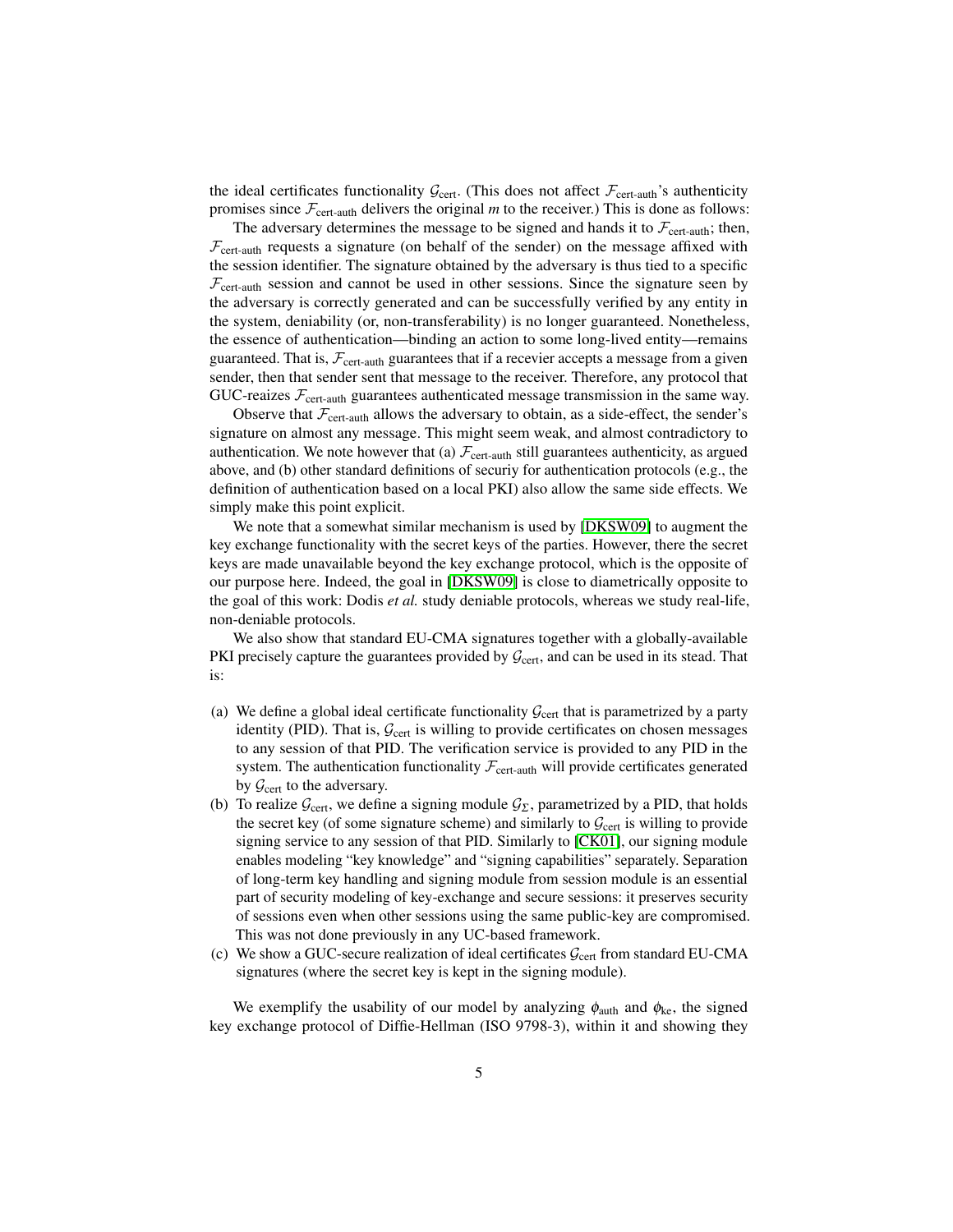<span id="page-6-0"></span>

Fig. 1: A snapshot of an authentication in the system. The signing module together with  $\mathcal{G}_{bb}$  is an instantiation of  $\mathcal{G}_{\text{cert}}$ . Each party participates in multiple executions of  $\phi_{\text{auth}}$ , one per session. Each session may involve a different interlocutor (not limited to  $pid_1$  and  $pid_2$ ). The bulletin-board  $\mathcal{G}_{bb}$ is shared with many other protocols executing in the system. The parties also obtain signatures from their local signing module instances upon demand.

GUC-realize  $\mathcal{F}_{\text{cert-auth}}$  and  $\mathcal{F}_{\text{cert-ke}}$ , respectively. (The complete realization of  $\mathcal{F}_{\text{cert-auth}}$ within our framework is depicted in Figure [1\)](#page-6-0).

To this end, we formalize new composition theorems that allow reduction between global functionalities. The first theorem (in Section [3\)](#page-11-0) shows that a secure realization of functionality  $\mathcal G$  is sufficient for replacing any use of  $\mathcal G$  (as a global functionality) with  $\mathcal{G}'$ 's implementation:

Theorem 1 (informal statement). *Let* π *be a protocol with access to global functionality* G*. If a functionality* F *GUC-realizes* G*, then* π *using global* F *GUC-realizes* π *using global* G*.*

Our second composition theorem presents the necessary conditions, required from a pair of global functionalities, such that any secure protocol GUC-realizing some task using globally one of the functionalities would remain equally secure using the other:

**Theorem 2 (informal statement).** Let  $\pi$  and  $\phi$  be protocols with access to global *functionality* G*. If* π *GUC-realizes* φ*, the functionality* F *GUC-realizes* G *and* G *GUCrealizes* F*, then* π *GUC-realizes* φ *with access to global functionality* F*.*

Since the operation of replacing one global functionality by another was not considered before, we extend the definition of GUC-emulation. The extended definition admits not only previous results, but also allows arguing these theorems formally. Although the composition proof is simple, the terminology is vital for our analysis.

### 1.2 Related work

Due to the fundamentality of the problem, there has been a vast line of works on secure authentication and its equivalent problem of key exchange. PKI-based authentication can be examined from three different angles: the composability guarantees of the model, the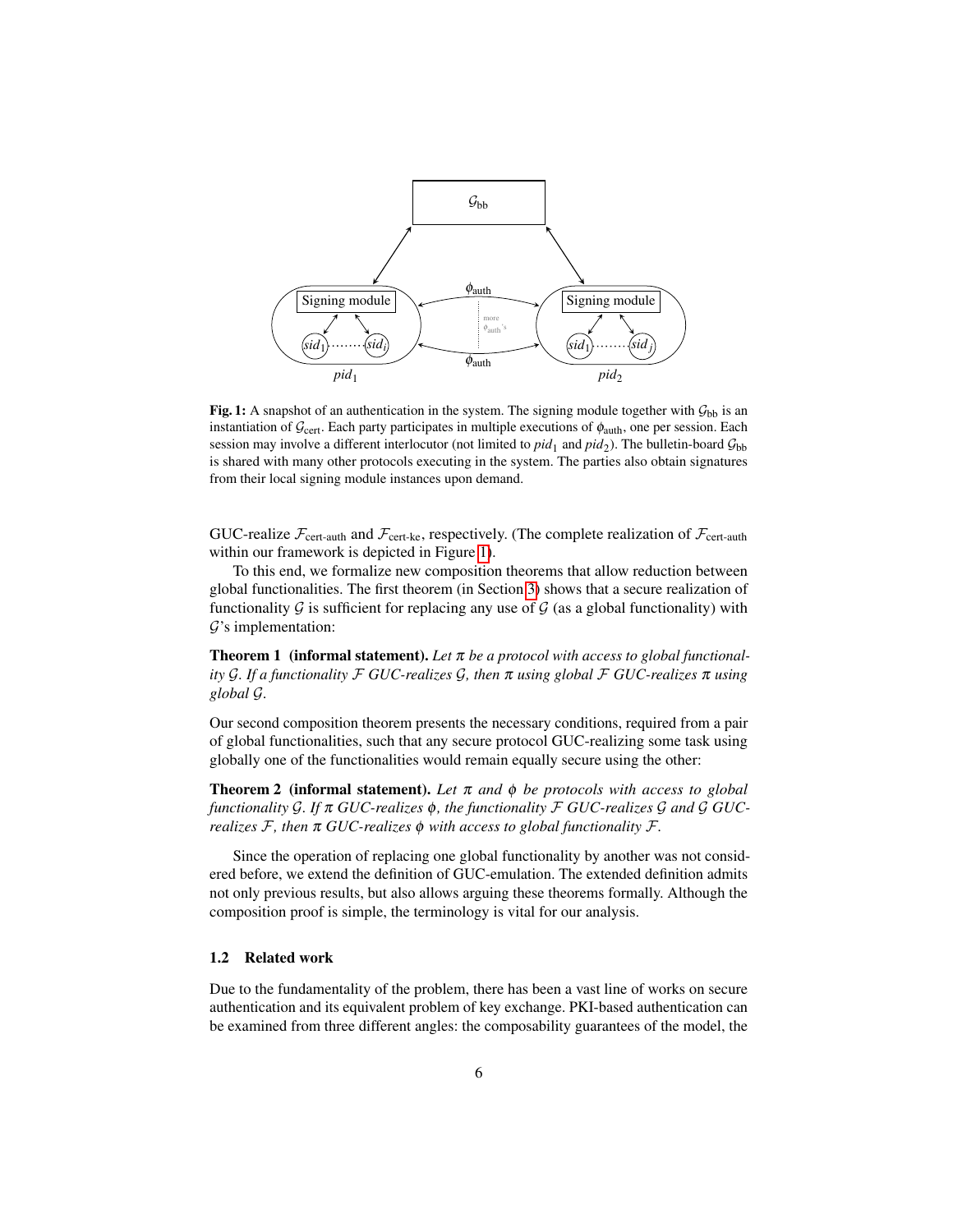modeling of the PKI, and the deniability guarantees of the ideal authentication. We concentrate on composable settings, where the authentication (or key exchange) maintains its security guarantees when used as a component in building complex protocols.

UC-based models. Many works [\[CK02](#page-29-3)[,FAK08,](#page-29-10)[CG10](#page-28-4)[,AF10\]](#page-28-5) analyze key agreement and key exchange protocols in the UC framework. However, like [\[Can04\]](#page-28-1), they also model the PKI as local to the protocol instance. Another line of works in UC prohibit honest participants from engaging in multiple sessions concurrently [\[LBdM07,](#page-29-11)[BLdMT09\]](#page-28-6) or assume password-based security and erasures [\[DF12\]](#page-29-12). Likewise, here the PKI modeling does not allow external protocols to access the PKI.

Dodis *et al.* [\[DKSW09,](#page-29-8)[Wal08\]](#page-29-9) study deniable authentication in a GUC setting. They prove it impossible to securely realize standard message authentication in GUC with merely a standard PKI. To overcome this impossibility result, they present a nontransferable authentication protocol based on symmetric keys. The symmetric keys are obtained from a non-standard PKI. However, their protocol has two drawbacks: Its security proof requires a strong PKI (namely, key registration with proof of knowledge of the secret key) and their protocol is somewhat less efficient than  $\phi$ <sub>auth</sub>. Most importantly, that framework cannot be used to justify the security of  $\phi_{\text{auth}}$  as a basic authentication protocol.

The Abstract Cryptography (AC) model. Maurer *et al.* [\[MTC13\]](#page-29-5) implement authenticated channels in the Abstract Cryptography setting of [\[MR11\]](#page-29-7). Their construction is composable, uses the canonical signature-based authentication protocol ( $\phi_{\text{auth}}$ ) and assumes a standard PKI. Still, similarly to Canetti [\[Can04\]](#page-28-1), these works treat the PKI as a *local* functionality that services only a single instance of an authentication protocol. Indeed, their abstraction of an authentication channel is deniable, while their protocol is PKI-based.

Kohlweiss *et al.* [\[KMO](#page-29-6)<sup>+</sup>14] study the TLS protocol in the same setting and analyze three key exchange modes of TLS. Of them, one uses symmetric keys and two use a standard PKI. However, as with [\[Can04\]](#page-28-1) and [\[MTC13\]](#page-29-5), their PKI is private to the protocol. Thus, their modeling does not adequately capture global PKIs.

Game-based models. The work of [\[CK01\]](#page-28-0) develops a game-based framework for analyzing the key exchange problem. Later,  $[BFS^+13]$  $[BFS^+13]$  proposed a framework with stronger composability guarantees to enable analysis of the TLS protocol. However, both frameworks allow only limited composition and model the PKI as a setup inaccessible by other protocols.

Other models. Kidron and Lindell [\[KL07\]](#page-29-13) study impossibility results in a number of public-key models. However, none of the considered public-key models are in a global setting, and thus do not address the issue at hand. Barak *et al.* [\[BCL](#page-28-8)<sup>+</sup>05] study what notion of security is achievable in a PKI-less setting. Their work does not address the setting of global PKI.

Invisible adaptive attacks. Nielsen and Strefler [\[NS14\]](#page-29-14) point out a weakness in definitions of security in the GUC model, called *invisible adaptive attacks* and propose a general way to fix the weakness. We demonstrate in Section [6](#page-27-0) that our protocols satisfy not only the [\[NS14\]](#page-29-14) definition even a stronger (and simpler) definition proposed in this work.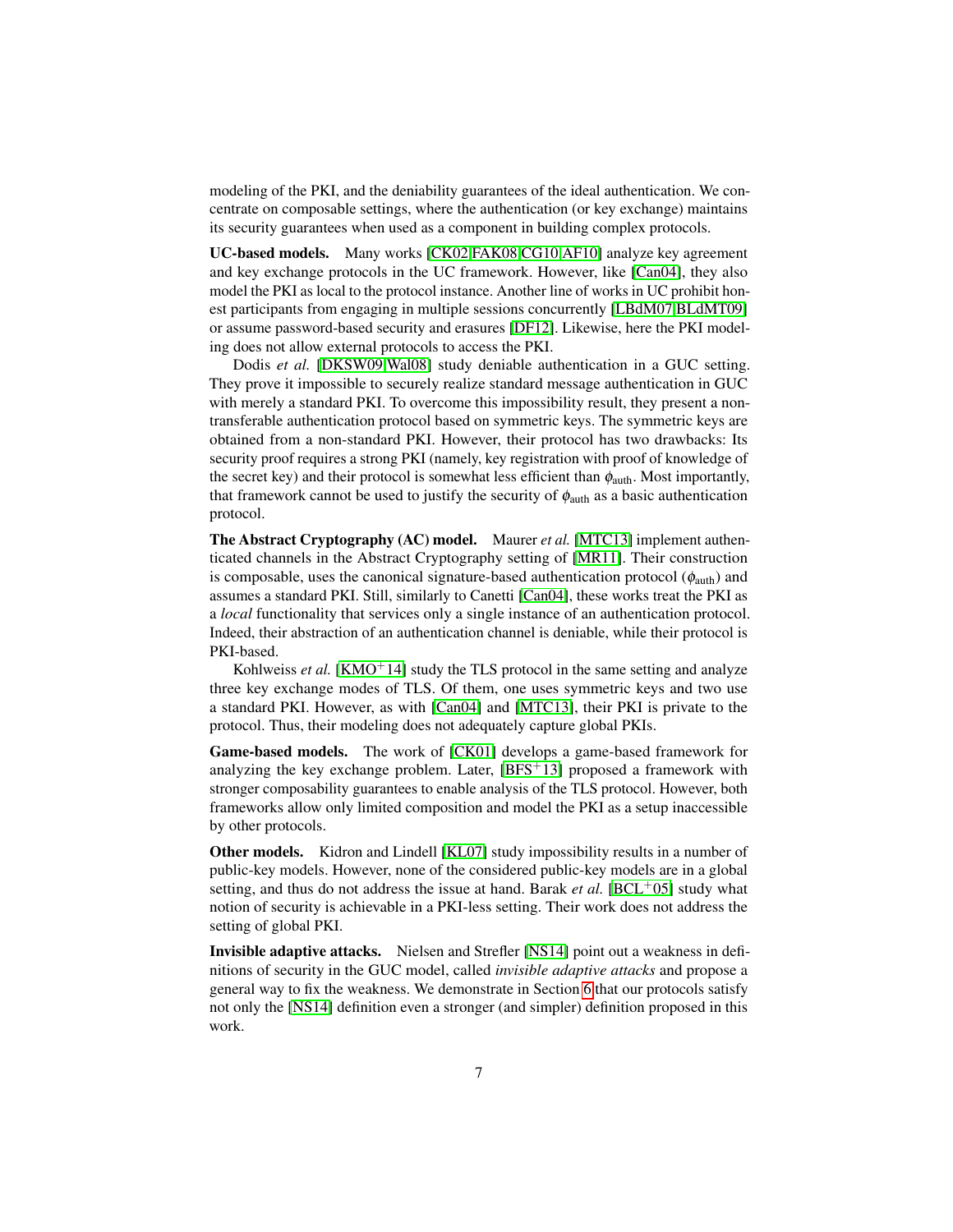# <span id="page-8-0"></span>2 Overview of Generalized UC Security

To provide the proper setting for the authentication, we now review the original UC [\[Can01](#page-28-2)[,Can00\]](#page-28-9) (referred to as basic UC) and Generalized UC [\[CDPW07\]](#page-28-3) frameworks.<sup>[2](#page-8-1)</sup> We will focus on the notion of protocol *emulation*, wherein the objective of a protocol  $\pi$  is to imitate another protocol  $\phi$ . In this work, the entities and protocols we consider are polynomial-time bounded Interactive Turing Machines (ITMs), in the sense detailed in [\[Can01\]](#page-28-2).

Systems of ITMs. To capture the mechanics of computation and communication among entities, the UC framework employs an extension of the ITM model [\[GMR89\]](#page-29-15). A computer program (such as run by a participant in a protocol, or by an adversary) is modeled in the form of an ITM. An execution experiment consists of a system of ITMs which are instantiated and executed, with multiple instances possibly sharing the same ITM code. A particular executing ITM instance running in the network is referred to as an ITI. Individual ITIs are parameterized by the program code of the ITM they instantiate, a party ID (pid) and a session ID (sid). We require that each ITI can be uniquely identified by the identity pair  $id = (pid,sid)$ , irrespective of the code it may be running. All ITIs running with the same code and session ID are said to be a part of the same protocol session, and the party IDs are used to distinguish among the various ITIs participating in a particular protocol session.

The Basic UC Framework. At a very high level, the intuition behind security in the basic UC framework is that any adversary A attacking a protocol  $\pi$  should learn no more information than could have been obtained via the use of a simulator  $S$  attacking protocol  $\phi$ . Furthermore, we would like this guarantee to hold even if  $\phi$  were to be used as a subroutine in arbitrary other protocols that may be running concurrently in the networked environment and after we substitute  $\pi$  for  $\phi$  in all the instances where it is invoked. This requirement is captured by a challenge to distinguish between actual attacks on protocol φ and simulated attacks on protocol π. In the model, attacks are executed by an environment  $Z$  that also controls the inputs and outputs to the parties running the challenge protocol. The environment  $Z$  is *constrained* to execute only a single instance of the challenge protocol. In addition, the environment  $\mathcal Z$  is allowed to interact freely with the attacker (without knowing whether it is  $\mathcal A$  or  $\mathcal S$ ). At the end of the experiment, the environment  $Z$  is tasked with distinguishing between adversarial attacks perpetrated by A on the challenge protocol  $\pi$ , and attack simulations conducted by S with protocol  $\phi$  acting as the challenge protocol instead. If no environment can successfully distinguish these two possible scenarios, then protocol  $\pi$  is said to *UC-emulate* the protocol  $\phi$ .

Balanced environments. In order to keep the notion of protocol emulation from being unnecessarily restrictive, we consider only environments where the amount of resources given to the adversary (namely, the length of the adversary's input) is at least some fixed polynomial fraction of the amount of resources given to all protocols in the system. From now on, we only consider environments that are balanced.

<span id="page-8-1"></span><sup>&</sup>lt;sup>2</sup> We relate to the 2013 version of [\[Can00\]](#page-28-9) and explicitly mention in the text the relevant differences from previous versions.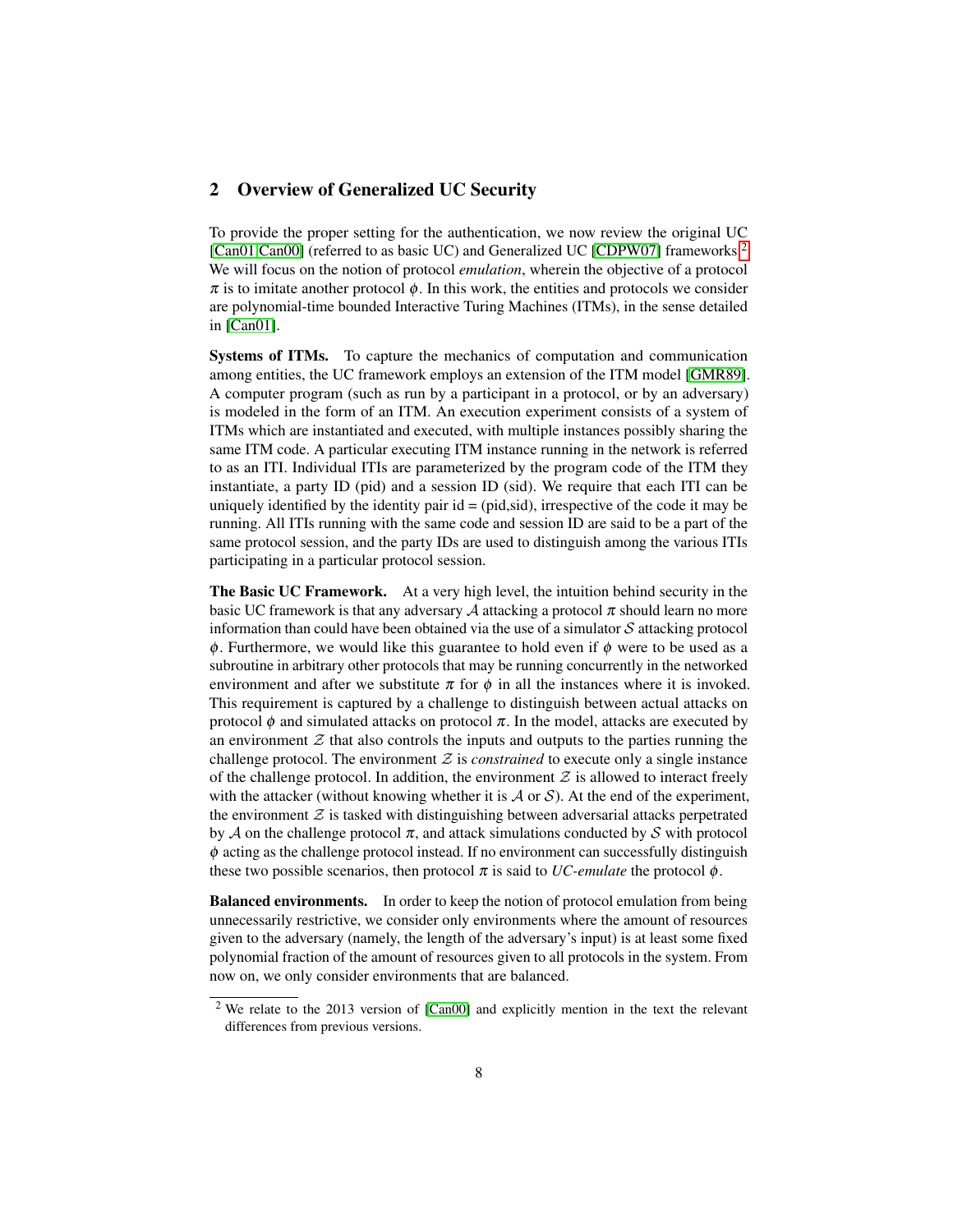**Definition 1 (UC-emulation).** Let  $\pi$  and  $\phi$  be multi-party protocols. We say that  $\pi$ *UC-emulates* φ *if for any adversary* A *there exists an adversary* S *such that for any (constrained) environment* Z*, we have:*

$$
\text{EXEC}_{\pi,\mathcal{A},\mathcal{Z}} \approx \text{EXEC}_{\phi,\mathcal{S},\mathcal{Z}}
$$

Defining protocol execution this way is sufficient to capture the entire range of network activity that is observable by the challenge protocol but may be under adversarial control. Therefore, the UC framework admits a very strong composition theorem, which guarantees that arbitrary instances of  $\phi$  that may be running in the network can be safely substituted with any protocol  $\pi$  that UC-emulates it. More formally,

<span id="page-9-1"></span>Definition 2 (Subroutine-respecting protocols; [\[Can00\]](#page-28-9)). *We say that a protocol* π *is* subroutine-respecting *if the following properties hold with respect to every instance of* π *in any execution of any protocol* ρ *that makes subroutine calls to* π*:*

- *(a) No ITI which is a subsidiary of this instance passes inputs or outputs to an ITI which is not a party or subsidiary of this instance.*
- *(b) At first activation, each ITI that is currently a subsidiary of this instance, or will ever become one, sends a special message to the adversary, notifying it of its own code and identity, as well as the code* π *and SID of this instance. We call this requirement* subroutine publicness*.* [3](#page-9-0)

Theorem 3 (UC-Composition). *Let* ρ*,*π *and* φ *be protocols such that* ρ *makes subroutine calls to* φ*. If* π *UC-emulates* φ *and both* π *and* φ *are subroutine-respecting, then protocol* ρ <sup>π</sup>/<sup>φ</sup> *UC-emulates protocol* ρ*.*

**The Generalized UC Framework.** As mentioned above, the environment  $Z$  in the basic UC experiment is unable to invoke protocols that share state in any way with the challenge protocol. In many scenarios, the challenge protocol produces information that is shared by other network protocol sessions. For example, protocols may share information via a global setup such as a public Common Reference String (CRS) or a standard Public Key Infrastructure (PKI). The basic UC framework discussed above does not address this kind of shared state; moreover, the UC composition theorem does not hold for non-subroutine-respecting protocols (i.e., protocols that share state information with other protocol sessions). Still, we would like to analyze such protocols in a modular way. To overcome this limitation, [\[CDPW07\]](#page-28-3) propose the Generalized UC (GUC) framework. The GUC challenge experiment is similar to the basic UC experiment, only with an *unconstrained* environment. In particular, now  $\mathcal Z$  is allowed to invoke and interact with arbitrary protocols, and even multiple sessions of the challenge protocol. Some of the protocol sessions invoked by  $Z$  may even share state information with challenge protocol sessions, and indeed, those protocol sessions might provide  $Z$  with information related to the challenge protocol instances that it would have been unable to obtain otherwise. To distinguish this from the basic UC experiment, we denote the output of an unconstrained environment  $\mathcal{Z}$ , running with an adversary  $\mathcal{A}$  and a challenge

<span id="page-9-0"></span><sup>&</sup>lt;sup>3</sup> While natural, these properties are necessary for Theorem [4](#page-11-1) and the composition to go through. The reader is referred to [\[Can00\]](#page-28-9) for further details.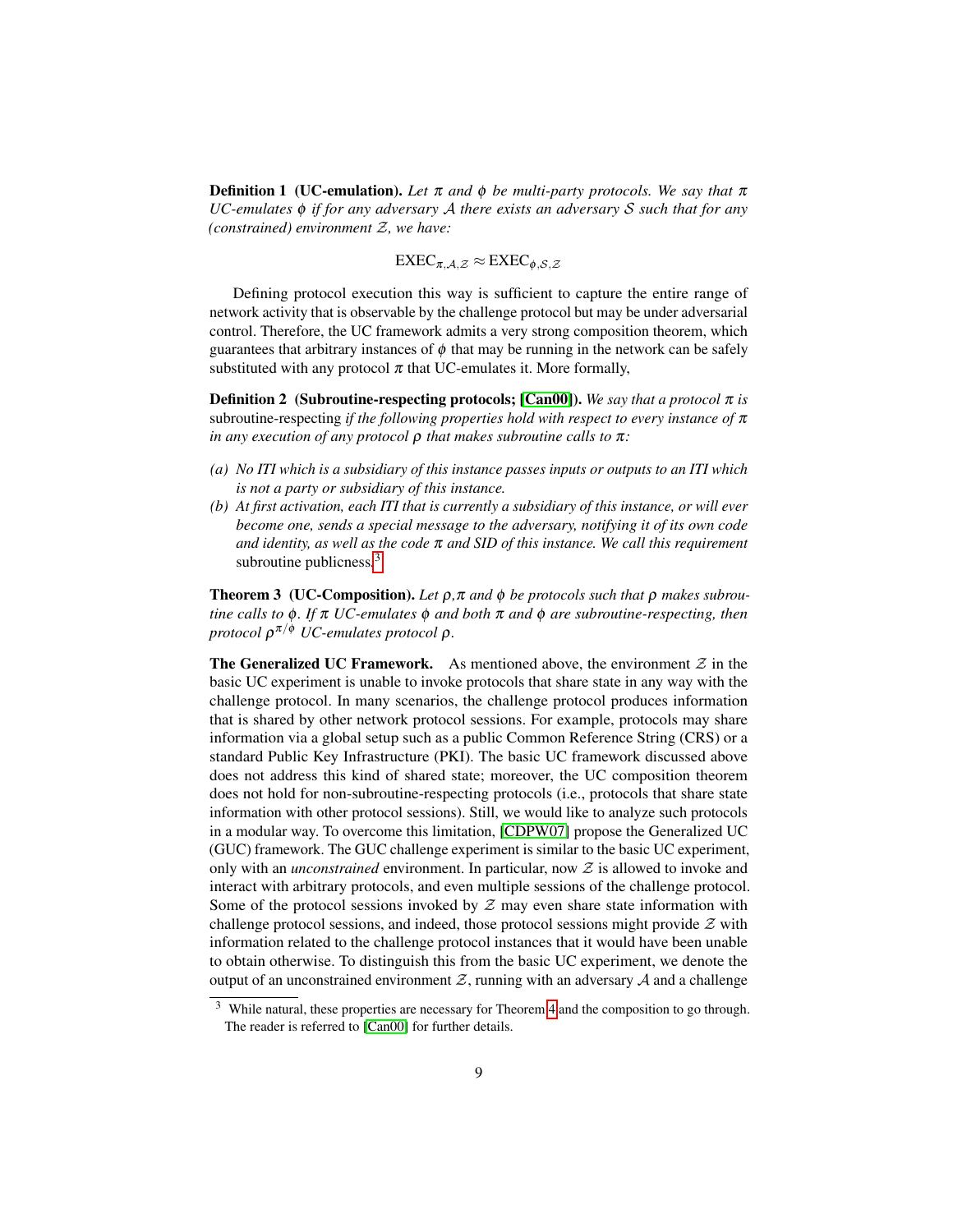protocol  $\pi$  in the GUC protocol execution experiment, by GEXEC $_{\pi,A,\mathcal{Z}}$ . GUC emulation is defined analogously to the definition of basic UC emulation outlined above:

Definition 3 (GUC-emulation). *Let* π *and* φ *be multi-party protocols. We say that* π *GUC-emulates* φ *if for any adversary* A *there exists an adversary* S *such that for any (unconstrained) environment* Z*, we have:*

 $GEXEC_{\pi,\mathcal{A},\mathcal{Z}} \approx GEXEC_{\phi,\mathcal{S},\mathcal{Z}}$ .

The External-subroutine UC Framework. The great generality provided by the GUC framework also raises difficulties in proving security of protocols in it. Observing real scenarios, it turns out to be sufficient to model shared state information via the use of "shared functionalities", which are simply functionalities that may interact with more than one protocol session (such as the PKI functionality). For clarity, we distinguish the notation for shared functionalities by adding a bar. We call a protocol  $\pi$  that only shares state information via a single global functionality  $\bar{G}$  a  $\bar{G}$ -*subroutine respecting* protocol (Definition [2](#page-9-1) is extended to allow communication with  $\bar{G}$ ). Moreover, a  $\bar{G}$ -externally constrained environment is subject to the same constraints as the environment in the basic UC framework, only it is additionally allowed to invoke a single ITI that runs the code of  $\tilde{G}$ . Thus, any state information that will be shared by the challenge protocol must be shared via calls to  $\bar{G}$  (i.e., challenge protocols are  $\bar{G}$ -subroutine respecting), and the environment is specifically allowed to access  $\bar{G}$ . Although  $\bar{Z}$  is once again constrained to invoking a single instance of the challenge protocol, it is now possible for  $Z$  to internally mimic the behavior of multiple sessions of the challenge protocol, or other arbitrary network protocols, by making use of calls to  $\bar{G}$  wherever shared state information is required. We allow the environment direct access to shared state information. This security notion is called External-subroutine UC (EUC) security. The EUC-security notion collapses to UC-security for subroutine-respecting protocols (Definition [2\)](#page-9-1).

Given a  $\bar{G}$ -subroutine respecting protocol  $\pi$ , we denote the output of the environment in the EUC protocol experiment by  $\text{EXEC}_{\pi, \bar{G}, \mathcal{D}, \mathcal{Z}}$ . The EUC-emulation definition presented here is an extension of the emulation definition appearing in [\[CDPW07\]](#page-28-3). The new definition allows a protocol  $\pi$  to emulate  $\phi$  using a different shared functionality than  $\phi$  uses. More formally,

**Definition 4** (EUC-emulation). Let  $\pi$  and  $\phi$  be multi-party protocols, where  $\pi$  is  $\bar{\mathcal{F}}$ *subroutine respecting and* φ *is* G¯*-subroutine respecting. We say that* π *EUC-emulates* φ *if for any adversary* A *there exists a adversary* S *such that for any* F¯*-externally constrained environment* Z*, we have:*

$$
\text{EXEC}_{\pi,\bar{\mathcal{F}},\mathcal{D},\mathcal{Z}} \approx \text{EXEC}_{\phi,\bar{\mathcal{G}},\mathcal{S},\mathcal{Z}}.
$$

Note that a  $\bar{\mathcal{F}}$ -subroutine respecting  $\pi$  communicates with the global functionality  $\bar{\mathcal{F}}$ (similarly,  $\phi$  with  $\bar{G}$ ). We remark that, in the underlying model, the substitution of  $\bar{G}$ for  $\bar{\mathcal{F}}$  is done by changing the control function (so that messages addressed to  $\bar{\mathcal{F}}$  are implicitly delivered to  $\bar{G}$  instead), in a similar manner to the changes effected thereto when substituting  $\phi$  for  $\pi$  in UC or GUC.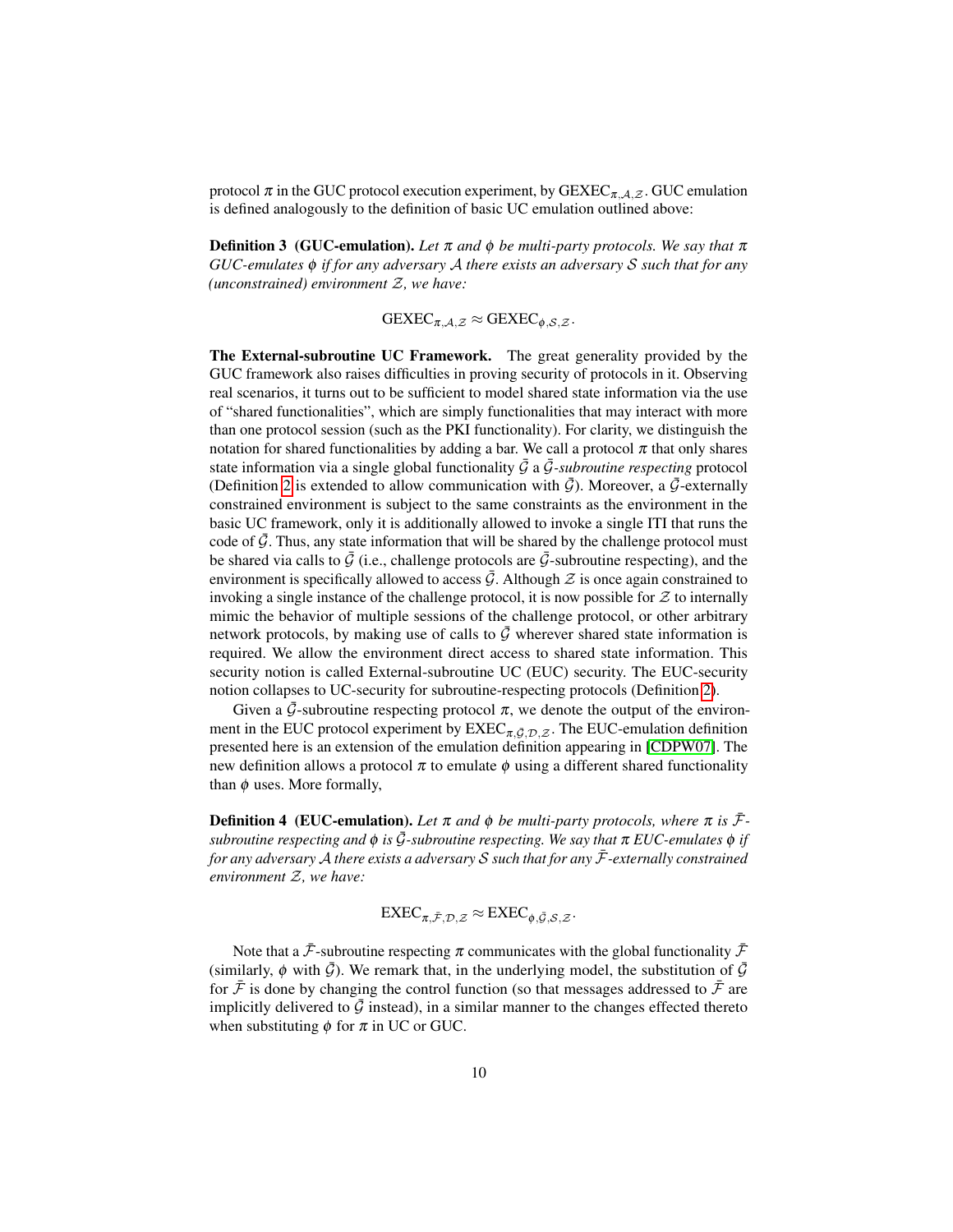**Ideal protocols ([\[Can01,](#page-28-2)[Can00\]](#page-28-9)).** Let  $\mathcal F$  be an ideal functionality and *sid* be its session ID. The ideal protocol IDEAL<sub>F</sub> for F is defined as follows: Whenever a dummy party is activated with input  $v$ , it writes  $v$  onto the input tape of the ideal functionality  $\mathcal{F}_{\text{(sid,⊥)}}$  (recall that this message includes the extended identity of the calling ITI). Messages delivered by the adversaries, including corruption messages, are ignored. Whenever a dummy party receives a value  $\nu$  from  $\mathcal F$  on its subroutine output tape, it writes this value on the subroutine output tape of an ITI instructed by  $\mathcal F$ . Specifying the output destination enables an ideal functionality  $\mathcal F$  to communicate with another (shared) ideal functionality Q via the dummy party. Such functionality F is called Q-subroutine respecting functionality. We say that a functionality  $\mathcal F$  EUC-realizes an functionality  $\mathcal G$ if IDEAL<sub>F</sub> EUC-emulates IDEAL<sub>G</sub>. GUC-realization is defined analogously.

Since the class of  $\bar{G}$ -subroutine respecting protocols captures a broad range of reallife protocols, we focus our attention on those. For this class of protocols, [\[CDPW07\]](#page-28-3) shows that GUC-emulation is equivalent to EUC-emulation.

<span id="page-11-1"></span>**Theorem 4** ([\[CDPW07\]](#page-28-3)). Let G be some ideal functionality and let  $\pi$  and  $\phi$  be  $\overline{G}$ *subroutine respecting protocols. Then* π *GUC-emulates* φ*, if and only if* π *EUC-emulates* φ*.*

Although it is not stated in [\[CDPW07\]](#page-28-3), subroutine publicness of  $\phi$ , as described in Definition [2,](#page-9-1) is necessary for the equivalence to hold.

As a special case, if the challenge protocol does not share any state information (i.e., it is subroutine-respecting according to [\[Can01\]](#page-28-2)), then Theorem [4](#page-11-1) states that GUC- and UC-security are equivalent.

## <span id="page-11-0"></span>3 The Global Functionality Composition Theorem

Suppose a protocol  $\rho$  uses another protocol  $\phi$  as a subroutine. Global UC [\[CDPW07\]](#page-28-3) shows that we can replace the use of  $\phi$  with any protocol  $\pi$  that GUC-emulates it. This replacement maintains the security of the composed protocol, even if both the calling protocol  $\rho$  and the subroutine protocol ( $\phi$  or  $\pi$ ) have access to the same instance of a global ideal functionality. However, it is unknown whether it is safe to replace the global functionality with something "equivalent". Such a replacement would be useful, for example, for designing protocols using an efficient signatures scheme (with keys that can be used concurrently by any other protocols) and analyzing their security using an ideal signatures functionality.

<span id="page-11-2"></span>In this section we provide a new composition theorem that handles security of global functionality replacement. Informally, the theorem states that a protocol that shares state via a global functionality  $\bar{G}$  remains secure if we replace this functionality with a different (presumably weaker) global functionality  $\bar{\mathcal{F}}$ , provided that  $\mathcal F$  is a secure implementation of  $G$ . The theorem holds even if the global functionalities share state via a third global functionality. (In Section [4,](#page-14-0) this theorem is used to substitute an ideal certification functionality, which shares state via a global PKI functionality, by EU-CMA signatures.)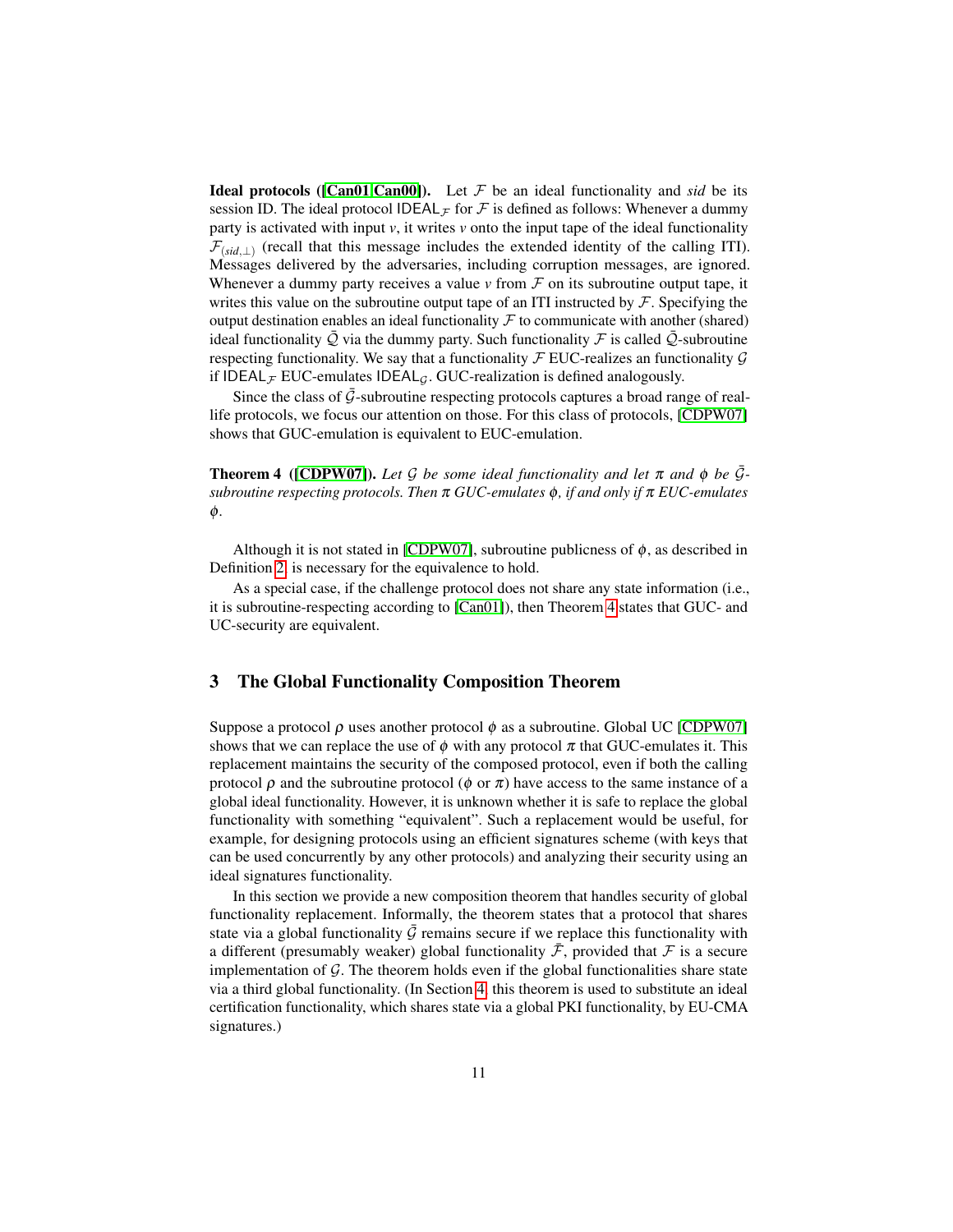**Theorem 5** (Generalized Functionality Composition). Let  $\mathcal{G}, \mathcal{F}$  be  $\bar{\mathcal{Q}}$ -subroutine respecting functionalities, for some ideal functionality  $Q$ . Let  $\pi$  be a  $\tilde{Q}$ -subroutine respect*ing protocol. If F EUC-realizes G, then*  $\pi^{\bar{\mathcal{F}}/\bar{G}}$  *GUC-emulates* π.

*Proof.* We denote by  $\pi$  and  $\pi'$  the protocols  $\pi^{\bar{G}}$  and  $\pi^{\bar{\mathcal{F}}/\bar{G}}$  respectively. We first prove that  $\pi'$  EUC-emulates  $\pi$  and then show that GUC-emulation follows. We make use of an equivalent formulation of emulation with respect to dummy adversaries. Thus, denoting the dummy adversary by  $D$ , we wish to construct an adversary  $S$  such that:

<span id="page-12-0"></span>
$$
\text{EXEC}_{\pi',\bar{\mathcal{F}},\mathcal{D},\mathcal{Z}} \approx \text{EXEC}_{\pi,\bar{\mathcal{G}},\mathcal{S},\mathcal{Z}}
$$

for any  $(\bar{\mathcal{F}}, \bar{\mathcal{Q}})$ -constrained environment Z. Since  $\mathcal{F}$  EUC-realizes  $\mathcal{G}$  there is an adversary  $S_F$  such that

$$
\text{EXEC}_{\mathcal{F}, \bar{\mathcal{Q}}, \mathcal{D}, \mathcal{Z}_{\mathcal{F}}} \approx \text{EXEC}_{\mathcal{G}, \bar{\mathcal{Q}}, \mathcal{S}_{\mathcal{F}}, \mathcal{Z}_{\mathcal{F}}} \tag{1}
$$

for any Q-constrained environment  $\mathcal{Z}_\mathcal{F}$ . That is,  $\mathcal{S}_\mathcal{F}$  expects to interact with G and  $\overline{Q}$ , and translates it to mimic the action of the corresponding execution of F and  $\overline{Q}$ from the viewpoint of any environment  $\mathcal{Z}_{\mathcal{F}}$ . We present and analyze S. (We note that the construction of  $S$  and the proof of its validity are reminiscent of the treatment in [\[CDPW07\]](#page-28-3). Still, the context is quite different.) The construction idea is to internally run a single copy  $S_F$  to mimic all the calls to F and route all relevant messages through this adversary. In addition, the adversary  $S$  behaves as follows:

- (a) forwarding all messages intended for  $\bar{\mathcal{F}}$  sent by the environment  $\mathcal Z$  to its internal simulation of  $S_{\mathcal{F}}$ , as well as forwarding any messages from  $S_{\mathcal{F}}$  back to  $\mathcal Z$  as appropriate.
- (b) forwarding all other messages sent by the environment  $Z$  to the external participants of  $\pi$  or to  $\bar{Q}$ , as well as forwarding any incoming messages from  $\pi$  and  $\bar{Q}$  (and other protocols in the system) back to  $Z$  as appropriate.
- (c) forwarding all messages of  $S_F$  to the functionality  $\bar{G}$  and back, as appropriate. This is done using the subroutine publicness property, as explained in Definition [2\)](#page-9-1).

A graphical description of S can be found in Figure [2\(a\).](#page-13-0)

In order to prove that  $S$  satisfies the required, we perform a standard proof by contradiction. Assume there exists an environment  $Z$  capable of distinguishing the interaction with S and  $\pi$  from the interaction with D and  $\pi'$ . We show how to construct an environment  $\hat{z}$  such that

$$
\text{EXEC}_{\pi,\bar{\mathcal{G}},\mathcal{S},\mathcal{Z}} = \text{EXEC}_{\mathcal{G},\bar{\mathcal{Q}},\mathcal{S}_{\mathcal{F}},\hat{\mathcal{Z}}}
$$

and

$$
\mathrm{EXEC}_{\pi',\bar{\mathcal{F}},\mathcal{D},\mathcal{Z}}=\mathrm{EXEC}_{\mathcal{F},\bar{\mathcal{Q}},\mathcal{D},\hat{\mathcal{Z}}}.
$$

The environment  $\hat{Z}$  will internally run  $Z$  and behave as follows: Any message from  $Z$  to  $\mathcal F$  is forwarded to the external adversary. Any output from the external adversary is forwarded back to Z. Any other message from Z is internally simulated. That is,  $\hat{Z}$ internally executes the dummy adversary  $D$  and honestly simulates any uncorrupted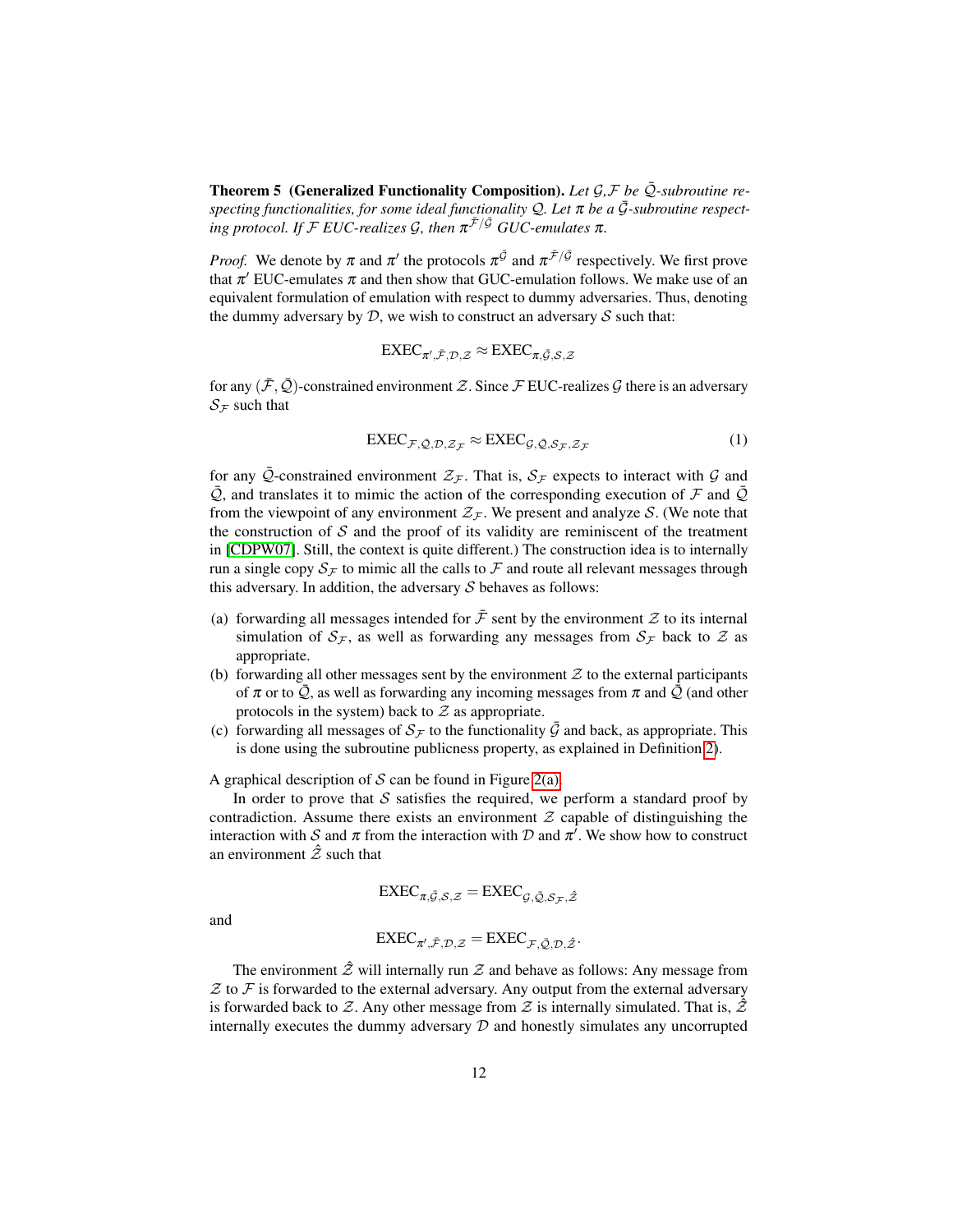<span id="page-13-0"></span>

(a) The simulator S interacting with the protocol  $\pi$  and the global functionality  $G$ .

(b) The environment  $\hat{z}$  constructed out of  $Z$ . The entire system is executed inside  $\hat{z}$  except for the interaction with the global functionality, which is either  $\mathcal F$  or  $\mathcal G$ .

Fig. 2: The simulator S and the distinguishing environment  $\hat{z}$  constructed in the proof.

entity in the execution (i.e., parties of  $\pi$  and parties of other protocols). Whenever an internally simulated honest party provides an input to  $\mathcal F$  or  $\bar{\mathcal Q}$ , the environment  $\hat{\mathcal Z}$ forwards it externally and the response is forwarded back to the internal honest party. Eventually, the environment  $\hat{Z}$  outputs whatever  $Z$  outputs. The environment  $\hat{Z}$  is depicted in Figure [2\(b\).](#page-13-0)

It follows from the construction that if the external adversary is  $D$  then  $Z$  interacts with the dummy adversary  $D$ , the protocol  $\pi'$  and functionality  $\mathcal F$ . If the external adversary is  $S_F$  then Z interacts with D where all of its accesses to F are replaced with accesses to G via  $S_{\mathcal{F}}$ . This is exactly the execution of Z with the adversary S and the protocol  $\pi$  with access to G. Hence, existence of such distinguishing environment  $\mathcal Z$ contradicts Equation [\(1\)](#page-12-0) as desired.

Note that the components of S (i.e., the dummy adversary D and simulator  $S_F$ ) can handle multiple instances of  $\pi$  and therefore  $\mathcal S$  can simulate  $\pi'$  with unconstrained environment as well. In other words,

$$
GEXEC_{\pi',\mathcal{D},\mathcal{Z}} \approx GEXEC_{\pi,\mathcal{S},\mathcal{Z}}.
$$

for any unconstrained environment  $Z$ .

Informally, secure realization allows replacing any use of an idealized task by an implementation of the task, in a localized manner (that is, without having to consider the rest of the system). In particular, if a protocol  $\pi$  securely implements another protocol  $\phi$ , where  $\bar{G}$  exists in the system, then we intuitively expect  $\pi$  to continue to securely implement  $\phi$  after we replace  $\bar{\mathcal{G}}$  with some  $\bar{\mathcal{F}}$  that securely implements  $\bar{\mathcal{G}}$ . However, this intuition is misleading. Consider, for example, some functionality  $\mathcal F$  and let  $\mathcal G$  be as  $\mathcal F$  but with extra capabilities granted to the adversary. The functionality  $\mathcal F$  (trivially)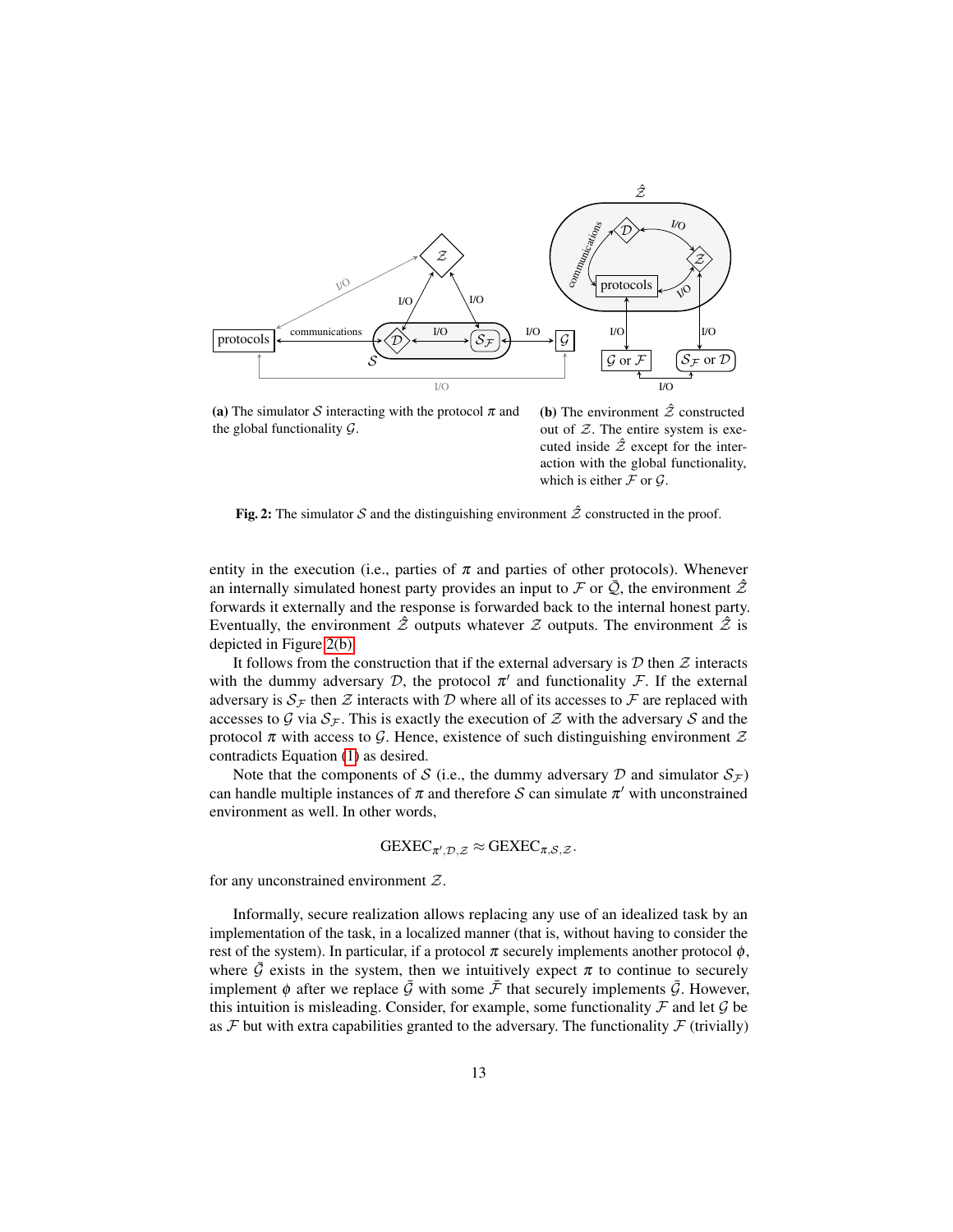securely implements G, since it is a restriction of G. However, the simulation of  $\pi$  might be such that it uses the extra adversarial capabilities given him by  $\tilde{G}$ . Thus, once we replace  $\bar{\mathcal{G}}$  with  $\bar{\mathcal{F}}$  the simulation becomes invalid, and moreover, the extra capabilities might be essential to the simulation ability. This hints that in order for the intuition to hold, it must be the case that  $\bar{\mathcal{F}}$  and  $\bar{\mathcal{G}}$  must have "similar" adversarial interfaces. This is formally captured as follows:

**Theorem 6.** Let  $\mathcal{G}, \mathcal{F}$  be  $\bar{\mathcal{Q}}$ -subroutine respecting functionalities, for some ideal func*tionality*  $Q$ *. Let*  $π$ *,*  $φ$  *be*  $\bar{G}$ *-subroutine respecting protocols. If the following holds:* 

<span id="page-14-2"></span><span id="page-14-1"></span>*(a)*  $π$  *GUC-emulates*  $φ$ *. (b)* F *EUC-realizes* G *and vice versa.*

Then  $\pi^{\bar{\mathcal{F}}/\bar{\mathcal{G}}}$  *GUC-emulates*  $\phi^{\bar{\mathcal{F}}/\bar{\mathcal{G}}}$ *.* 

*Proof.* The theorem fully follows from Theorem [5.](#page-11-2) We denote by  $\pi$  and  $\phi$  the protocols  $\pi^{\bar{G}}$  and  $\phi^{\bar{G}}$  respectively. More formally, by Theorem [5](#page-11-2) and Item [\(2\)](#page-14-1) we obtain that  $\pi^{\bar{\mathcal{F}}/\bar{G}}$ GUC-emulates  $\pi$ . Combining this with Item [\(1\)](#page-14-2) we obtain that  $\pi^{\bar{\mathcal{F}}/\mathcal{G}}$  GUC-emulates  $\phi$ . Next, using again Theorem [5](#page-11-2) with Item [\(2\)](#page-14-1) we infer that  $\phi$  GUC-emulates  $\phi^{\bar{\mathcal{F}}/\bar{\mathcal{G}}}$  and conclude that  $\pi^{\bar{\mathcal{F}}/\bar{\mathcal{G}}}$  GUC-emulates  $\phi^{\bar{\mathcal{F}}/\bar{\mathcal{G}}}$  as desired.

Such composition enables the GUC-framework to offer full modularity in analyzing protocols.

### <span id="page-14-0"></span>4 Secure Authentication using Signatures

As discussed in the introduction, the standard authentication functionality  $\mathcal{F}_{\text{cert-auth}}$ is unimplementable in a GUC setting with fully global PKI since it requires nontransferability (deniability). However, this *de jure* impossibility does not prevent people from using digital signatures in day-to-day communications to achieve an authentication guarantee.

In this section, we bridge the gap between practical and provably secure authentication. We show that the classic, signature-based authentication protocol implements (transferable) authentication using standard public key infrastructure (PKI). That is, we formalize the "Authentication via signatures" paradigm in a GUC setting and present a functionality which encapsulates it.

This has two benefits: it allows for analyzing in the modular setting of GUC real-life protocols that use digital signatures as a building block, and it increases the trust in the signature-based authentication protocol by proving it secure under GUC's strong composition operation.

The proof details are similar to [\[Can04\]](#page-28-1); however, the formulation and analysis are done in the GUC framework. Section [4.1](#page-15-0) presents a formulation of ideal certificate and ideal signature functionalities ( $\bar{\mathcal{G}}_{\text{cert}}$  and  $\bar{\mathcal{G}}_{\text{cwk}}$ ), and shows their equivalence. Section [4.2](#page-20-0) shows that EU-CMA signatures provide the same security guarantees as the ideal signature functionality  $\bar{\mathcal{G}}_{\text{cwk}}$ . Section [4.3](#page-22-0) presents and implements the relaxed, nondeniable message authentication functionality  $\mathcal{F}_{\text{cert-auth}}$ .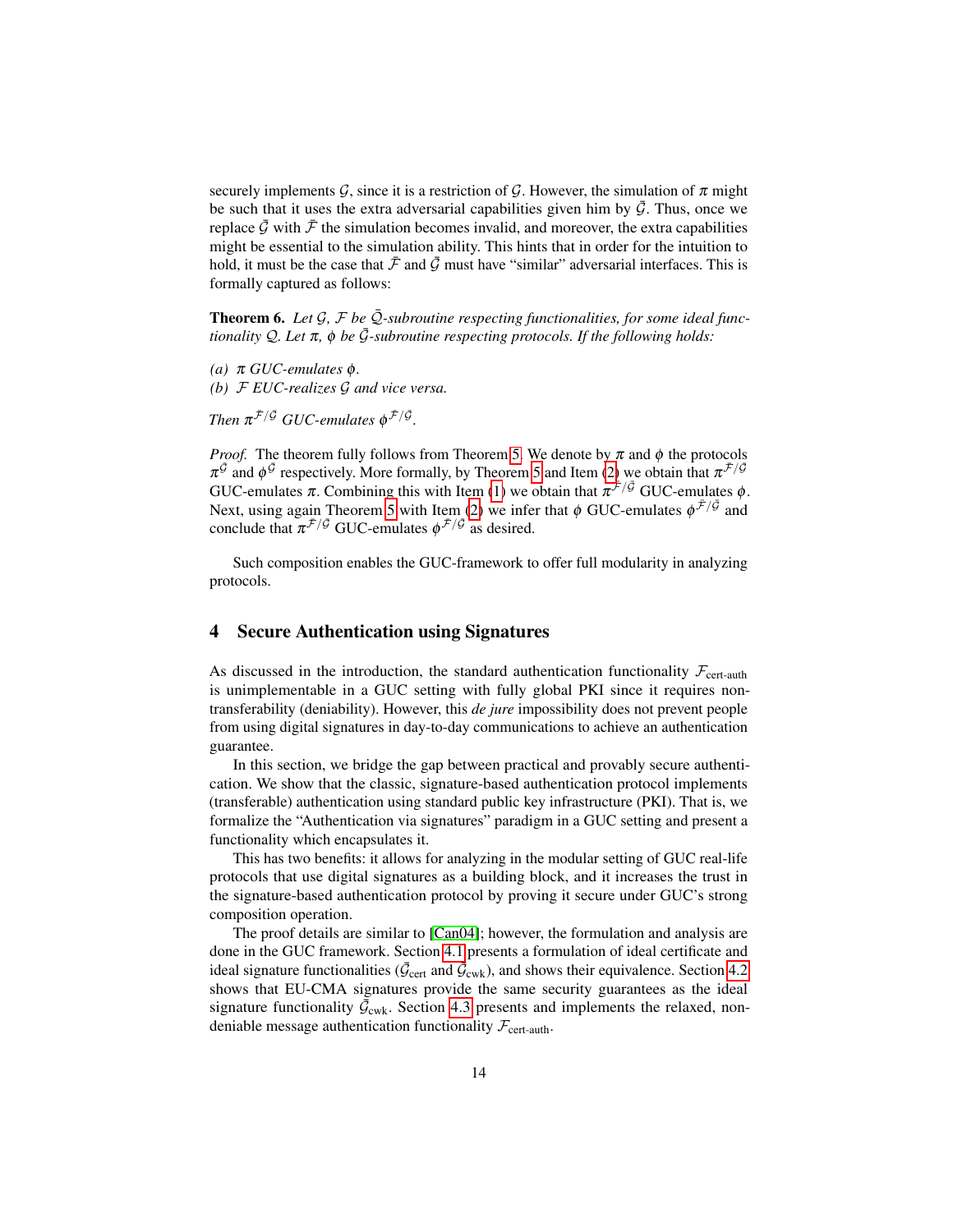#### <span id="page-15-0"></span>4.1 Signatures and certificates

We formulate a global ideal functionality,  $\bar{\mathcal{G}}_{\text{cert}}$ , that provides ideal binding of messages to party identities. The key difference in our setting is that  $\bar{\mathcal{G}}_{\text{cert}}$  is accessible at any time, by any party, no matter which protocols it participates in. Another important difference from previous formulations is that the public key lives in a global bulletin-board, to capture the fact that a principal has a single keypair ("secret") which she uses in multiple protocols. Then, we formulate a global signature functionality  $\bar{G}_{\text{cwk}}$  that realizes  $\bar{G}_{\text{cert}}$ given a public bulletin-board  $\bar{\mathcal{G}}_{bb}$ .

# Global Functionality  $\bar{\mathcal{G}}_{\mathsf{bb}}$

<span id="page-15-1"></span>**Report:** Upon receiving a message (Register, *v*) from party *P*, send (Registered, *P*, *v*) to the adversary; upon receiving OK from the adversary, and if this is the first request from *P*, then record the pair  $(P, v)$ . Otherwise, ignore the new message. **Retrieve:** Upon receiving a message (Retrieve,  $P_i$ ) from some party  $P_i$  (or the adversary  $S$ ), generate a public delayed output (Retrieve,  $P_i$ ,  $v$ ) to  $P_j$ , where  $v = \perp$  if no record  $(P_i, v)$ exists.

Fig. 3: The bulletin-board certificate authority (CA) functionality. Any ITI can register a single key that would be associated with its identity. Any ITI in the system can request the key of any other ITI.

**The bulletin board functionality.** The global bulletin board functionality,  $\bar{\mathcal{G}}_{bb}$ , is presented in Figure [3.](#page-15-1) The bulletin board accepts only the first registered value, and does not allow to modify or delete it.<sup>[4](#page-15-2)</sup> The bulletin board is authenticated in a sense that it records the value along with the identity of the publisher, but does not perform any checks on the registered value; it simply publicly records the value. Nonetheless, as we will show later, the present minimal formulation suffices for authentication.

**The certification functionality.** The ideal certification functionality,  $\bar{\mathcal{G}}_{\text{cert}}$ , is presented in Figure [4.](#page-16-0) The session ID names a distinguished principal, the 'signer'. The functionality provides direct binding between a message and the identity of the signer. (In contrast,  $\mathcal{F}_{sig}$ , which appears in Figure [5,](#page-17-0) binds a message only to a verification key.) Using common terminology, this corresponds to providing signatures accompanied by "certificates" that bind the verification process to the signer's identity. The functionality generates a key for each new signer; however, the key is used only to register in the bulletin-board. That is, neither signing nor verification is done with respect to this key. Verification (and signing) requests are processed only if the signer is registered in the bulletin-board, however, they are indifferent to the registered value. Lastly, corrupted signers are allowed to dictate the verification result. We note that  $\bar{\mathcal{G}}_{\text{cert}}$  is a  $\bar{\mathcal{G}}_{\text{bb}}$ -subroutine respecting functionality as defined in Section [2.](#page-8-0)

<span id="page-15-2"></span><sup>4</sup> The modeling of PKI that allows a single public key per identity has been chosen for simplicity of the modeling and presentation. It can be extended in a natural way to handle the case where an entity may register and be authenticated via multiple public keys.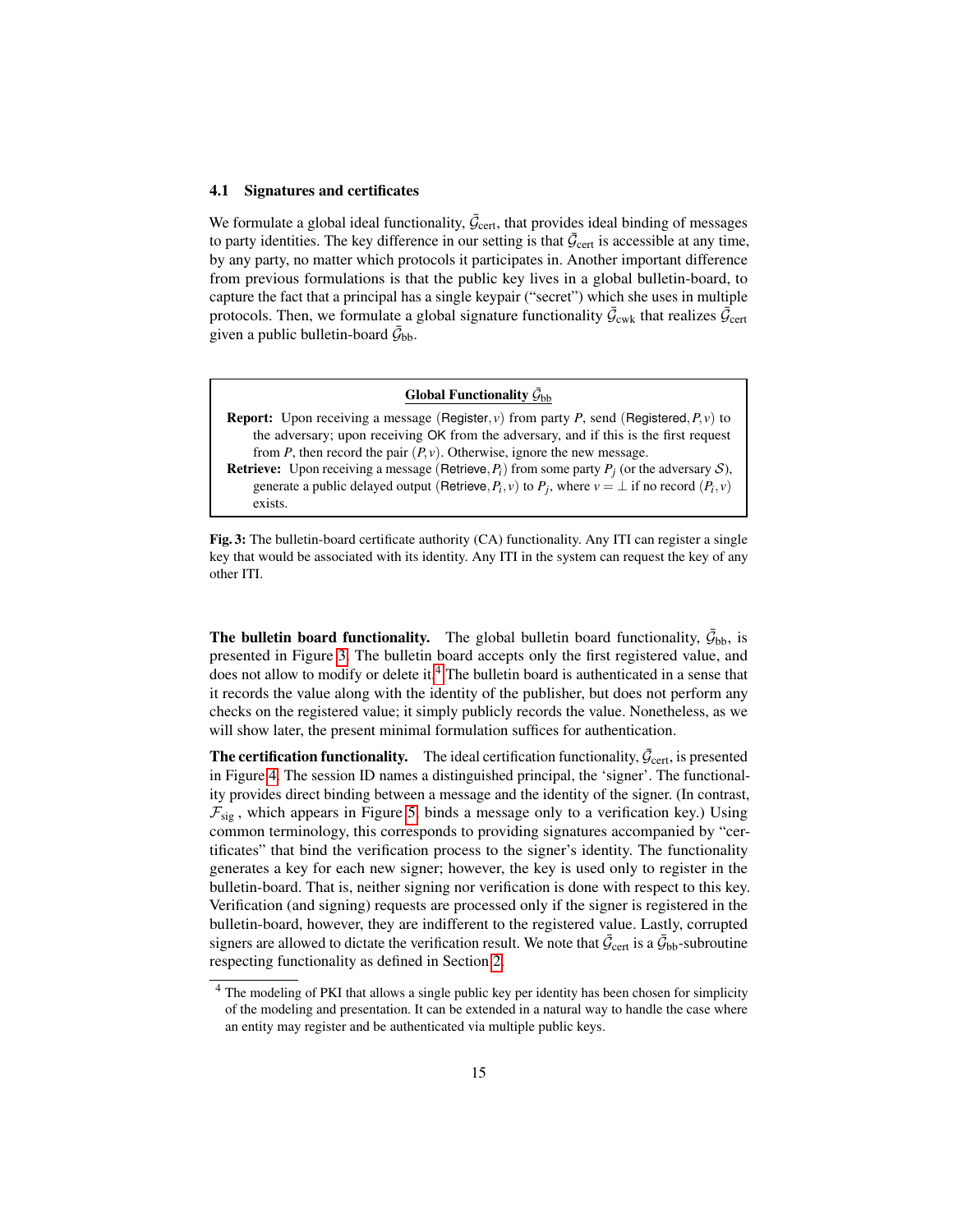<span id="page-16-0"></span>

| <b>Global Functionality</b> $\bar{\mathcal{G}}_{\text{cert}}^{pid}$                                                                 |
|-------------------------------------------------------------------------------------------------------------------------------------|
| Parameterized by a party identity pid, global functionality $\bar{\mathcal{G}}_{\text{cert}}^{pid}$ proceeds as follows:            |
| <b>Signature Generation:</b> Upon receiving a value (Sign, $sid, m$ ) from $P_{pid}$ do:                                            |
| (a) Verify that $sid = (pid, sid')$ for some $sid'$ . If not, then ignore the request.                                              |
| (b) If this is the first request then do:                                                                                           |
| (i) If $P_{pid}$ is honest then generate a verification key (i.e., run the Key Generation                                           |
| procedure described in Figure 5). Upon receiving (Verification Key, $sid, v$ )                                                      |
| from the adversary, send (Register, pid, v) to $\bar{\mathcal{G}}_{bb}$ (done via an output to $P_{pid}$ ).                         |
| (ii) Else, check that $P_{pid}$ is registered in the $\bar{\mathcal{G}}_{bb}$ (i.e., send (Retrieve, pid) and                       |
| verifying that $v \neq \perp$ ). If not, then ignore the request.                                                                   |
| (c) Send (Sign, sid, m) to the adversary. Upon receiving (Signature, sid, $m, \sigma$ ) from                                        |
| the adversary, verify that no entry $(m, \sigma, 0)$ is recorded. If it is, then output an error                                    |
| message to $P_{pid}$ . Else, output (Signature, sid, $m, \sigma$ ) to $P_{pid}$ , and record the entry                              |
| $(m, \sigma, 1).$                                                                                                                   |
| <b>Signature Verification:</b> Upon receiving a value (Verify, sid, $m, \sigma$ ) from some party P,                                |
| where $sid = (pid, sid')$ for some sid', check whether a pair $(pid, v)$ is recorded. If                                            |
| not, send (Retrieve, <i>pid</i> ) to $\bar{G}_{bb}$ , and obtain a response (Retrieve, <i>pid</i> , <i>v</i> ). If $v = \perp$ then |
| output (Verified, sid, m, 0). Else, record (pid, v) and hand (Verify, sid, m, $\sigma$ ) to the adver-                              |
| sary. Upon receiving (Verified, $sid, m, \phi$ ) from the adversary do:                                                             |
| (a) If $(m, \sigma, b')$ is recorded then set $f = b'$ .                                                                            |
| (b) Else, if the signer is not corrupted, and no entry $(m, \sigma', 1)$ for any $\sigma'$ is recorded,                             |
| then set $f = 0$ and record the entry $(m, \sigma, 0)$ .                                                                            |
| (c) Else, set $f = \phi$ , and record the entry $(m, \sigma, \phi)$ .                                                               |
| Output (Verified, $sid, m, f$ ) to P.                                                                                               |
| <b>Corruption:</b> Upon receiving a value (Corrupt, sid) from the adversary, if $sid = (pid, sid')$                                 |
| mark the party $P_{pid}$ as corrupt.                                                                                                |

Fig. 4: The certification functionality. The certification functionality is parametrized by a party identity, referred to as the *owner*, and allows only that party to sign messages. The functionality generates a key for the owner when the first signing request arrives. This is done to advertise that party's existence; neither signature nor verification is done with respect to that key.

We model the certificate authority in a simplistic way, by associating each  $\bar{\mathcal{G}}_{\text{cert}}$ with an owner PID, and providing certificates to any session of the owner. A more sophisticated modeling could have the certificate authority provide certificates according to some policy provided by the owner. For example, policies that allow sessions of other PIDs to generate certificates would capture a more refined notion of trust ("delegated signers").

**The certification with keys functionality.** The functionality  $\bar{G}_{\text{cwk}}$  is a GUC adaptation of the ideal signature functionality  $\mathcal{F}_{sig}$  of [\[Can04\]](#page-28-1) (formal description of  $\mathcal{F}_{sig}$  can be found in Figure [5\)](#page-17-0); it is used to realize the certification functionality. For an uncorrupted party it offers the capabilities of signing a message (reserved for the owner PID) and verifying a signature. It also captures the ways in which a corrupted party may deviate: as a signer, a corrupted party may refrain from registering the generated key in the bulletin-board, and as a verifier it may request verification of messages with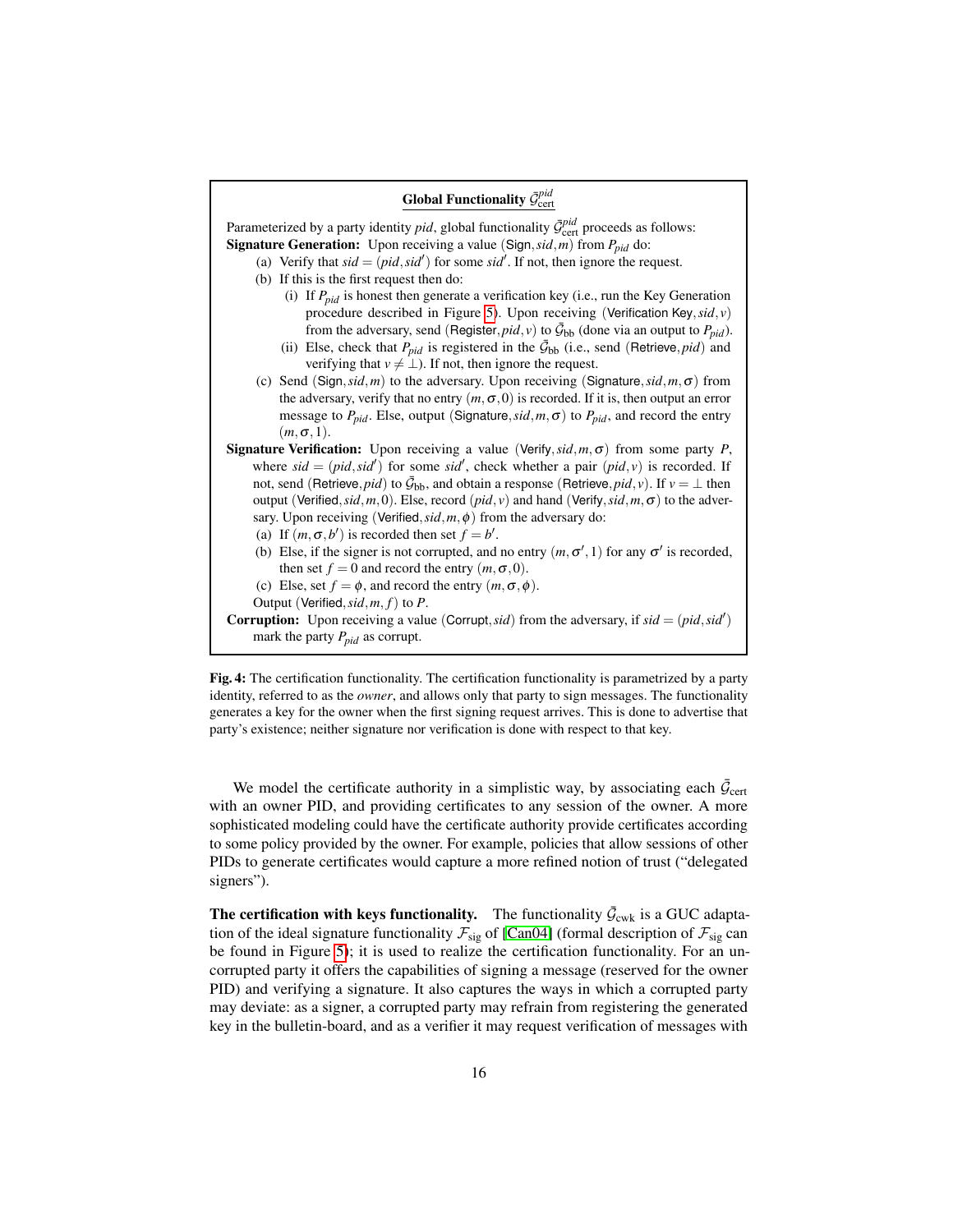# Functionality  $\mathcal{F}^{pid}_{\rm sig}$

<span id="page-17-0"></span>Parameterized by a party identity *pid*, functionality  $\mathcal{F}^{pid}_{sig}$  proceeds as follows:

- Key Generation: Upon receiving a value (KeyGen,*sid*) from some party *Ppid* verify that this is the first request and  $sid = (pid, sid')$  for some  $sid'$ . If not, then ignore the request. Else, hand (KeyGen,*sid*) to the adversary. Upon receiving (Verification Key,*sid*, *v*) from the adversary, output (Verification Key,  $sid, v$ ) to  $P_{pid}$ .
- **Signature Generation:** Upon receiving a value (Sign, sid, m) from  $P_{pid}$ , verify that sid =  $(pid, sid')$  for some *sid*<sup>'</sup>. If not, then ignore the request. Else, send (Sign, sid, *m*) to the adversary. Upon receiving (Signature,  $sid, m, \sigma$ ) from the adversary, verify that no entry  $(m, \sigma, v, 0)$  is recorded. If it is, then output an error message to  $P_{pid}$  and halt. Else, output (Signature, *sid*, *m*,  $\sigma$ ) to  $P_{pid}$ , and record the entry  $(m, \sigma, v, 1)$ .

Signature Verification: Upon receiving a value (Verify, sid,  $m, \sigma, v'$ ) from party P, where  $sid = (pid, sid')$  for some *sid*<sup> $\prime$ </sup> verify that a pair  $(pid, v)$  is recorded. If not, output (Verified,  $sid, m, 0)$  to *P*. Else, hand (Verify,  $sid, m, \sigma, v'$ ) to the adversary. Upon receiving (Verified,  $sid, m, \phi$ ) from the adversary do:

- (a) If  $v' = v$  and the entry  $(m, \sigma, v, 1)$  is recorded, then set  $f = 1$ . (This condition guarantees completeness: If the verification key v' is the registered one and  $\sigma$  is a legitimately generated signature for *m*, then the verification succeeds.)
- (b) Else, if  $v' = v$ , the signer is not corrupted, and no entry  $(m, \sigma', v, 1)$  for any  $\sigma'$  is recorded, then set  $f = 0$  and record the entry  $(m, \sigma, v, 0)$ . (This condition guarantees unforgeability: If  $v'$  is the registered one, the signer is not corrupted, and never signed *m*, then the verification fails.)
- (c) Else, if there is an entry  $(m, \sigma, v', f')$  recorded, then let  $f = f'$ . (This condition guarantees consistency: All verification requests with identical parameters will result in the same answer.)
- (d) Else, let  $f = \phi$  and record the entry  $(m, \sigma, v', \phi)$
- Output (Verified,*sid*,*m*, *f*) to *P*.
- **Corruption:** Upon receiving a value (Corrupt, sid) from the adversary, if  $sid = (pid, sid')$ then mark the party  $P_{pid}$  as corrupt.

Fig. 5: The basic signature functionality [\[Can04\]](#page-28-1). The signature functionality is parametrized by a party identity and allows only this party to generate a key and sign messages. The owner can generate only a single key and sign only with respect to this key. Verifying a signature is done with respect to the signing key generated by the signature functionality. The functionality accepts verification requests from any ITI in the system. The signature functionality lets the adversary determine the signing key, the legitimate signatures, and the results of verifications that use an incorrect key or a different signature. When the signer is corrupted, the functionality allows the verification process to succeed, even if the message was never signed.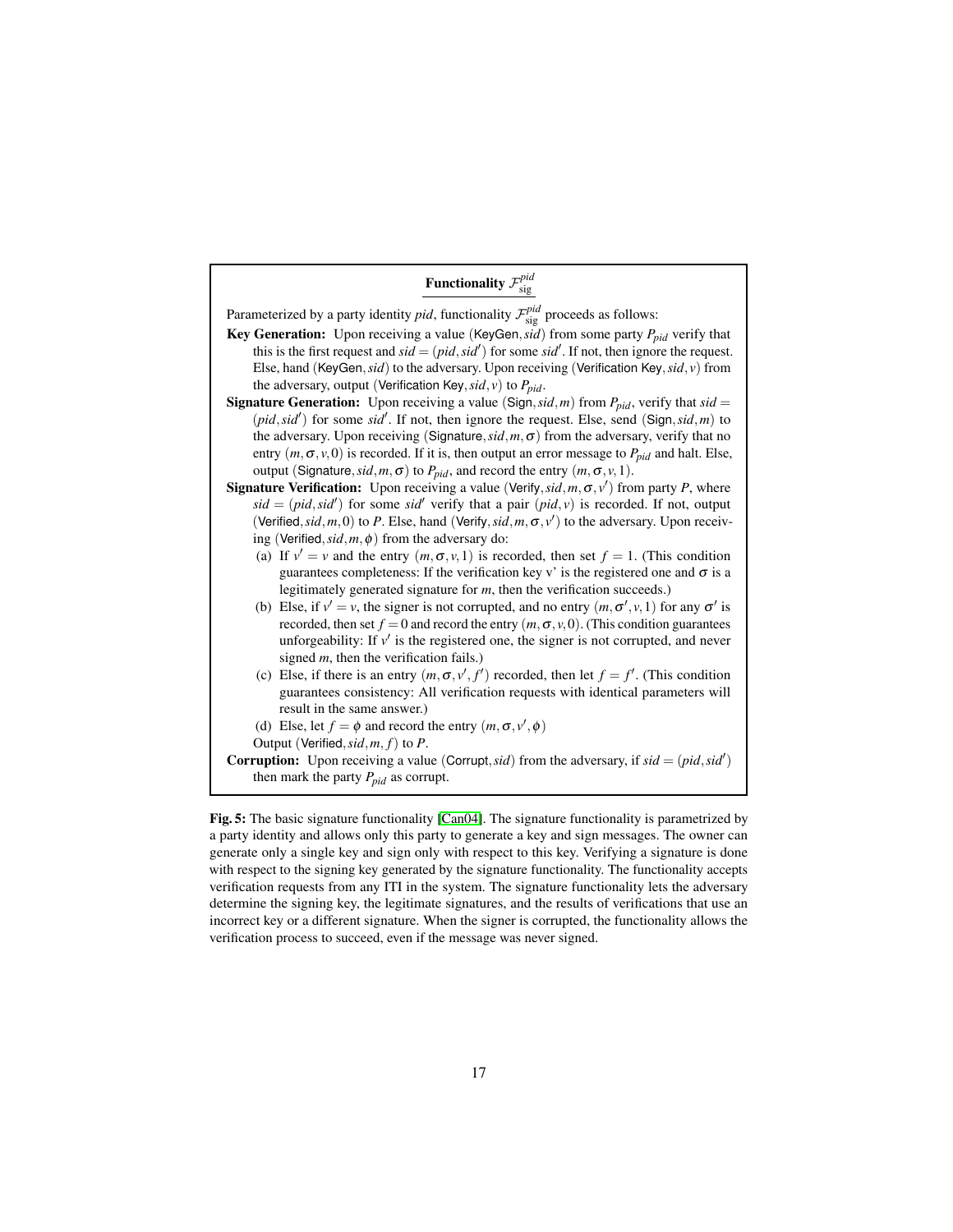<span id="page-18-0"></span>

| Global functionality $\bar{\mathcal{G}}_{\text{cwk}}^{pid}$ for realizing $\bar{\mathcal{G}}_{\text{cert}}$                                            |
|--------------------------------------------------------------------------------------------------------------------------------------------------------|
| The functionality $\bar{\mathcal{G}}_{cwk}^{pid}$ internally runs the code of $\mathcal{F}_{sig}$ and proceeds as follows:                             |
| <b>Signature Generation:</b> Upon receiving a value (Sign, sid, m) from $P_{pid}$ , do:                                                                |
| (a) Verify that $sid = (pid, sid')$ for some $sid'$ . If not, then ignore the request. (That is,                                                       |
| verify that it is the legitimate signer for this sid.)                                                                                                 |
| (b) If this is the first request then do:                                                                                                              |
| (i) If $P_{pid}$ is corrupted, then verify that $P_{pid}$ is registered in $\bar{\mathcal{G}}_{bb}$ (otherwise, then<br>ignore the request).           |
| (ii) Generate a verification key, i.e., send (KeyGen, sid) to $\mathcal{F}_{sig}$ . Upon receiving                                                     |
| (Verification Key, sid, v), send (Register, pid, v) to $\bar{\mathcal{G}}_{bb}$ (done via an output                                                    |
| to $P_{pid}$ ).                                                                                                                                        |
| (c) Send (Sign, sid, m) to $\mathcal{F}_{sig}$ . Upon receiving (Signature, sid, m, $\sigma$ ) from $\mathcal{F}_{sig}$ , out-                         |
| put (Signature, sid, m, $\sigma$ ) to $P_{pid}$ .                                                                                                      |
| <b>Signature Verification:</b> Upon receiving a value (Verify, sid, m, $\sigma$ ), where sid = (pid, sid')                                             |
| for some sid', check whether a pair $(pid, v)$ is recorded. If not, send (Retrieve, pid) to                                                            |
| $\bar{\mathcal{G}}_{bb}$ , and obtain a response (Retrieve, <i>pid</i> , <i>v</i> ). If $v = \perp$ then output (Verified, <i>sid</i> , <i>m</i> , 0). |
| Else record (pid, v). Next, send (Verify, sid, $m, \sigma, v$ ) to $\mathcal{F}_{sig}$ , and output the response                                       |
| (Verified, $sid, m, f$ ).                                                                                                                              |
| <b>Corrupted Signature Verification:</b> Upon receiving a value (Verify, sid, m, $\sigma$ , v') from the                                               |
| adversary, where $sid = (pid, sid')$ for some sid', send (Verify, sid, m, $\sigma$ , v') to $\mathcal{F}_{sig}$ , and                                  |
| output the response (Verified, $sid, m, f$ ).                                                                                                          |

**Corruption:** Upon receiving a value (Corrupt, sid) from the adversary, forward it to  $\mathcal{F}_{sig}$ 

Fig. 6: The certification with keys functionality. The functionality  $\bar{G}_{\text{cwk}}$  is parametrized by a party identity and internally executes the code of the basic signature functionality  $\mathcal{F}_{sig}$ . The functionality does not allow generating a key without signing a message. Key generation is done internally by the functionality. Note that keys of corrupted parties registered with  $\bar{\mathcal{G}}_{bb}$  do not have to match the keys generated by  $\mathcal{F}_{\text{sig}}$ .

respect to keys of its choice (instead of the key registered in the bulletin-board). The only difference between the two formulations is the inability of a corrupted signer to generate a signing key without providing a message to be signed. Nonetheless, the capabilities of the attacker with respect to the formulations are equivalent. A formal description appears in Figure [6.](#page-18-0) We note that  $\bar{\mathcal{G}}_{cwk}$  is a  $\bar{\mathcal{G}}_{bb}$ -subroutine respecting functionality, as defined in Section [2.](#page-8-0)

## <span id="page-18-1"></span>Lemma 1. *The functionality*  $G_{cwk}$  *EUC-realizes functionality*  $G_{cert}$  *and vice versa, with respect to adaptive corruptions.*

*Proof.* First we observe that as long as verification requests are done with the actual verification key, the functionalities are equivalent. To handle the other scenarios, we use the simulator's ability to postpone signature requests of corrupted signers up to the verification moment.

We begin by showing that  $\mathcal{G}_{cwk}$  GUC-realizes functionality  $\mathcal{G}_{cert}$ . The simulation here is even simpler than in [\[Can04\]](#page-28-1) due to the existence of  $\bar{\mathcal{G}}_{bb}$  also in the ideal execution. We make use of an equivalent formulation of GUC-emulation with respect to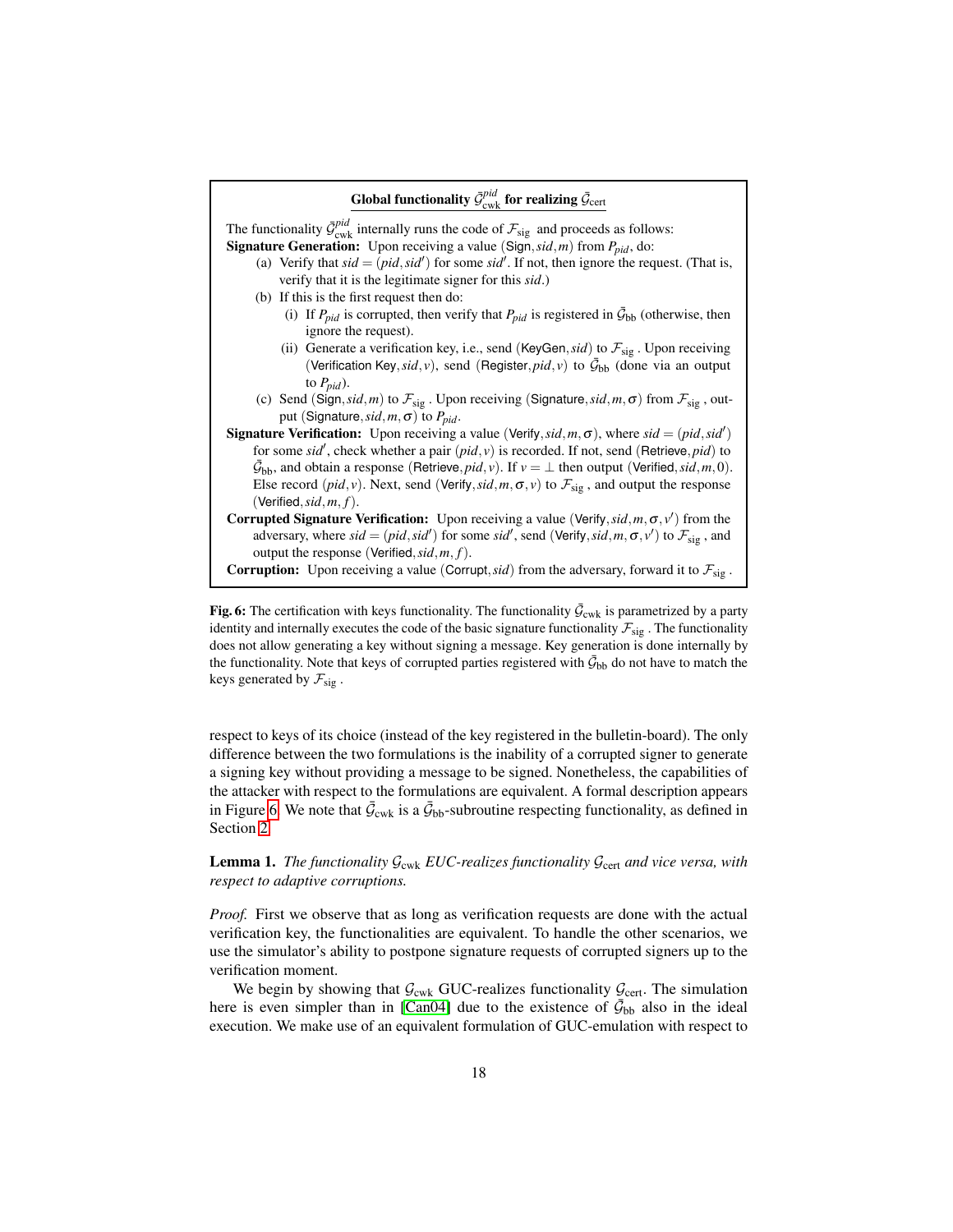dummy adversaries. Thus, denoting the dummy adversary by  $D$ , we wish to construct an adversary  $S$  such that:

$$
GEXEC_{\mathcal{G}_{\text{cwk}}, \mathcal{D}, \mathcal{Z}} \approx GEXEC_{\mathcal{G}_{\text{cert}}, \mathcal{S}, \mathcal{Z}}
$$
 (2)

The adversary  $S$  is specified as follows. For signature generation, if the signer is honest then behave as the dummy adversary D. That is, any output of  $\mathcal{G}_{\text{cert}}$  and  $\bar{\mathcal{G}}_{\text{bb}}$  is forwarded to  $\mathcal Z$  and any input of  $\mathcal Z$  is forwarded to  $\mathcal G_{\mathrm{cert}}$  or  $\bar{\mathcal G}_{\mathrm{bb}}$ , in an appropriate manner. It also records the generated key  $v$ . If the signer is corrupted,  $S$  behaves as follows: for the first sign request it verifies that the signer is registered in  $\bar{\mathcal{G}}_{bb}$  (if not it ignores the sign request) and simulates the key generation procedure. After recording the generated key *v* it simulates the signature generation process, without involving  $\mathcal{G}_{\text{cert}}$ , and records the tuple  $(m, \sigma, v, 1)$  where  $\sigma$  is the signature chosen by  $\mathcal Z$  (except when a record  $(m, \sigma, v, 0)$ ) exists, in which case it outputs an error message). Note that  $\mathcal{G}_{\text{cert}}$  does not receive any sign requests from a corrupted signer during the simulation of signature generation. Signing using  $G_{\text{cert}}$  is postponed, and executed only if a verification request is received for this record.

For signature verification, we simulate differently depending on the integrity of the signer and the key used by the verifier. If the signer is honest and some uncorrupted party makes a verification request (or a corrupted party that is using the key registered in  $\bar{\mathcal{G}}_{bb}$ ) then do the following:

- (a) behave as a dummy adversary  $\mathcal D$  in the retrieve process (if executed).
- (b) Once (Verify,  $sid, m, \sigma$ ) received, append the verification key, which is recorded in  $\bar{\mathcal{G}}_{bb}$ , and forward it to to the environment  $\mathcal{Z}$ . The response of  $\mathcal{Z}$  is forwarded back to  $\mathcal{G}_{\text{cert}}$ . If in the output  $f = 0$  then record  $(m, \sigma, v', 0)$ .

For corrupted signer, upon receiving a verification request from a honest verifier (or a corrupted verifier that is using the key registered in  $\bar{\mathcal{G}}_{bb}$ ) do the following:

- (a) behave as a dummy adversary  $D$  in the retrieve process (if executed).
- (b) if a record  $(m, \sigma, v', 1)$  exists, where  $v'$  is the key registered in  $\bar{\mathcal{G}}_{bb}$ , forward a sign request on *m* to  $\mathcal{G}_{\text{cert}}$ , pick  $\sigma$  to be the signature and delete the record.
- (c) behave exactly as in the honest signer honest verifier scenario to emulate the communication with Z. That is, append the verification key, which is recorded in  $\bar{\mathcal{G}}_{bb}$ , and forward it to to the environment  $Z$ . The response of  $Z$  is forwarded back to  $\mathcal{G}_{\text{cert}}$ .

In case a verification request is made with a key that does not match the key registered in  $\bar{\mathcal{G}}_{bb}$ , independently of the signer's integrity, then simulate the verification process by giving  $\mathcal Z$  the appropriate (Verify,  $sid, m, \sigma, v'$ ) and obtaining its response  $\phi$ . Next, if the tuple  $(m, \sigma, v'', b')$  is recorded, set  $\phi = b'$ , else record  $(m, \sigma, v'', \phi)$ . In any case, output (Verified, *sid*, *m*,  $\dot{\phi}$ ). It is important to note that verification requests with  $v'' \neq v$ are simulated without involving  $\mathcal{G}_{\text{cert}}$ .

Since the simulator does nor perform any cheating, the simulation is perfect. That is, the environment Z's view of an interaction with S and  $\mathcal{G}_{\text{cert}}$  is distributed identically to its view of an interaction with parties running protocol  $\mathcal{G}_{cwk}$  in the  $\bar{\mathcal{G}}_{bb}$ -hybrid model, even if  $Z$  is computationally unbounded.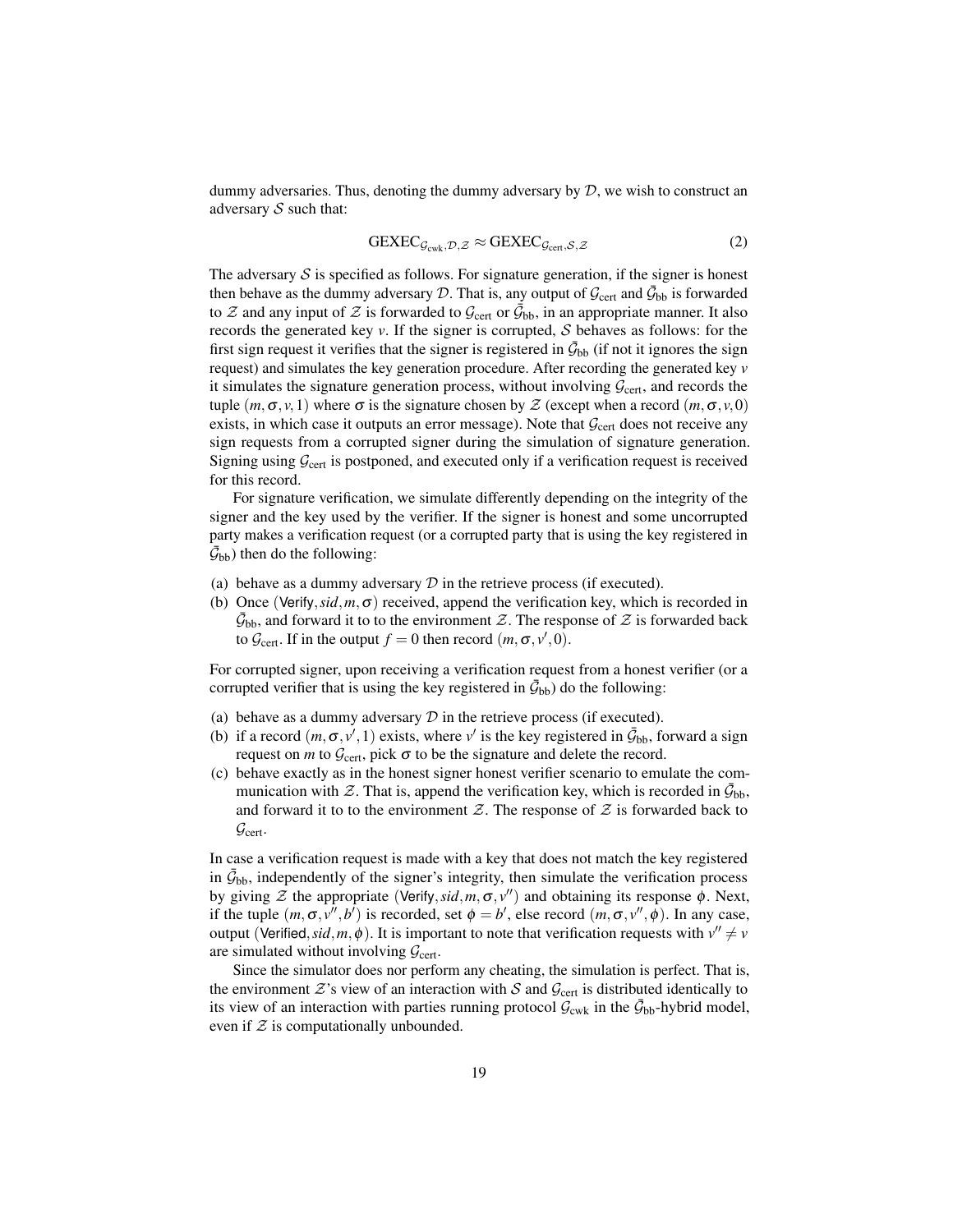Now we show the other direction:  $\mathcal{G}_{\text{cert}}$  GUC-realizes functionality  $\mathcal{G}_{\text{cwk}}$ . Signature generation for a honest signer is simulated by behaving as a dummy adversary D. If the signer is corrupted, we forward the signing request to  $\mathcal{G}_{cwk}$  and pick the key for  $\mathcal{F}_{sig}$  to be the key registered in  $\bar{\mathcal{G}}_{bb}$ . In the verification process, as before, retrieve is simulated by behaving as a dummy adversary. Upon receiving (Verify,  $sid, m, \sigma, v$ ) from  $\mathcal{G}_{cwk}$ , the simulator drops *v* and forwards the modified message to  $\mathcal{Z}$ . The response (Verified, sid,  $m, \phi$ ) of  $\mathcal{Z}$  is forwarded to  $\mathcal{G}_{cwk}$ . Note that the simulator ensures that the key in  $\bar{\mathcal{G}}_{bb}$  is the same as the key registered in  $\mathcal{F}_{sig}$  . Therefore, all simulated verification requests are made with respect to the correct key, and hence answered exactly as in the real execution. This follows from the functionalities being identical when the verification is done with the key recorded in  $\mathcal{F}_{\text{sig}}$ .

#### <span id="page-20-0"></span>4.2 Using EU-CMA signatures for certification

[\[Can04\]](#page-28-1) shows that realizing  $\mathcal{F}_{sig}$  is equivalent to being EU-CMA secure (existential unforgeability against chosen message attacks; [\[GMR88\]](#page-29-16)). However, his theorem does not apply to a setting where the keys are reused by arbitrary protocols. This section extends the connection between ideal signatures and EU-CMA security to the GUC setting. Specifically, we show its equivalence to  $\bar{\mathcal{G}}_{\text{cwk}}$ .

Unforgeable signatures. A signature scheme is a triple of PPT algorithms  $\Sigma =$ (gen,sig,ver), where sig may maintain local state between activations.

**Definition 5** ([\[GMR88\]](#page-29-16)). A signature scheme  $\Sigma = (gen, sig, ver)$  is called EU-CMA if *the following properties hold for any negligible function* ν *and all large enough values of the security parameter* κ*.*

*Completeness: For any message m,*  $(s, v) \leftarrow \text{gen}(1^{\kappa}); \sigma \leftarrow \text{sig}(s, m);$  $0 \leftarrow \mathsf{ver}(m, \sigma, v)] < v(\kappa).$ 

*Consistency:* For any *m, the probability that*  $gen(1<sup>\kappa</sup>)$  *generates*  $(s, v)$  *and* ver $(m, \sigma, v)$ *generates two different outputs in two independent invocations is smaller than*  $v(\kappa)$ *.* 

*Unforgeability: For any PPT forger F*,  $Pr[(s, v) \leftarrow gen(1^k); (m, \sigma) \leftarrow F^{sig(s, \cdot)}(v);$  $1 \leftarrow \text{ver}(m, \sigma, v)$  *and F never asked* sig *to sign*  $m \le v(\kappa)$ .

Signing module. To capture re-usability of keys within different protocols, we describe a signing module that accepts sign requests from its owner PID. This module can be thought of as a *local* service process, physically running on some local machine, providing signing service to all authorized processes on this machine. This is formally described as an ideal functionality, denoted  $\bar{\mathcal{G}}_{\Sigma}^{pid}$  $\sum_{\Sigma}$ , parametrized by a signature scheme  $\Sigma = (gen, sig, ver)$  and some party ID. The keys' re-usability is modeled by having the functionality be shared among different SIDs, as long as they are owned by the same PID. That is, the functionality  $\bar{\mathcal{G}}_{\Sigma}^{pid}$  $\sum_{\Sigma}$  is a "local" subroutine of this PID and is not accessible by anyone else.

The signing module separates the signing capability from secret key knowledge, and hence allows greater flexibility in terms of corruptions. Corrupting the module captures the scenario of complete privacy loss; corrupting a principal in a single session that uses the module captures a weaker privacy loss, allowing the adversary to sign some messages but not arbitrary messages. In particular, corrupting a session that uses the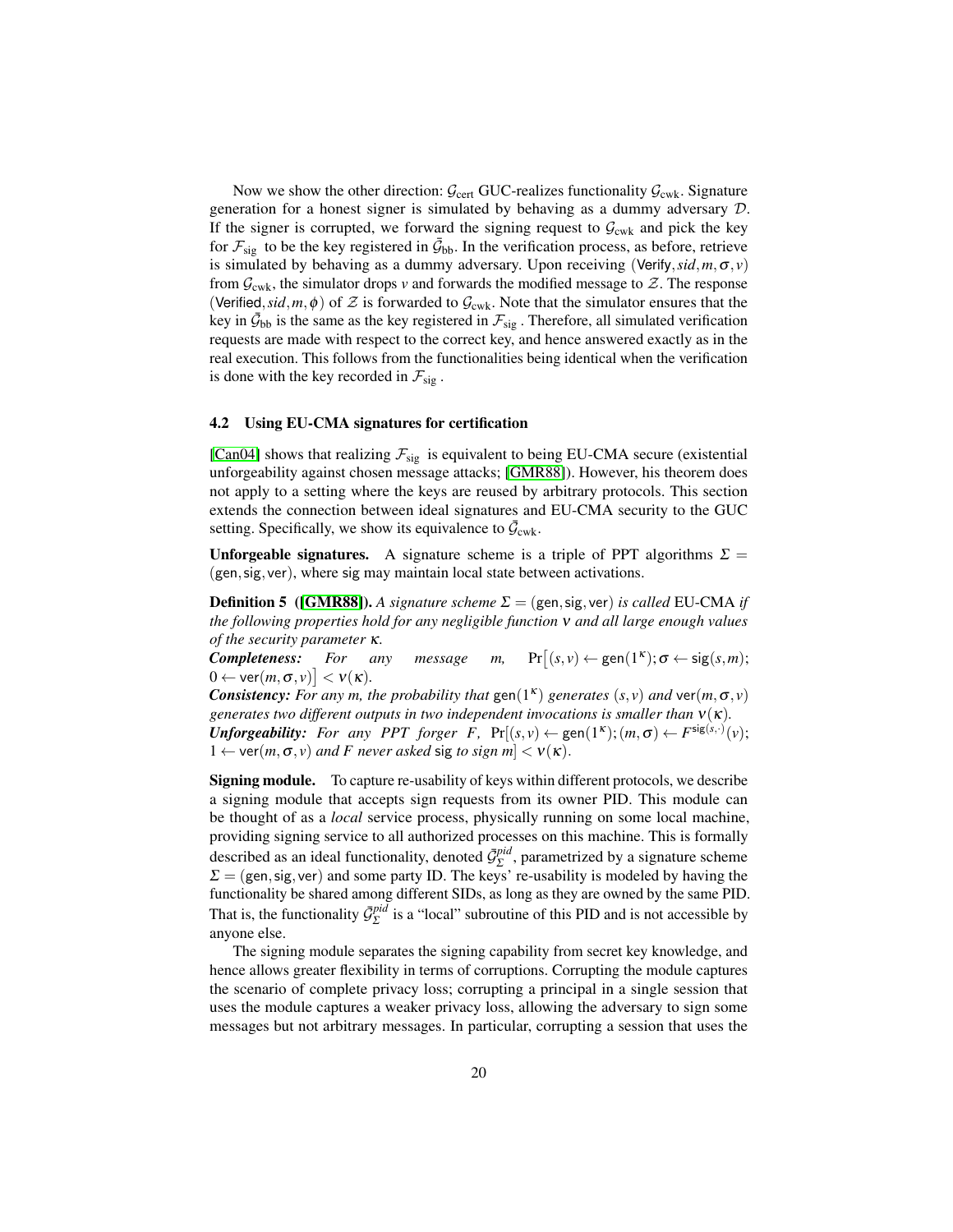module does not provide the adversary with the secret key or with the ability to sign messages of other SIDs. The signing module could be generalized to be selective about which sign requests it honors (for example, as a function of the session id and message contents). For our purpose, it suffices to consider the basic module. Formal description of  $\bar{\mathcal{G}}_{\Sigma}^{pid}$  $\sum_{\Sigma}$  appears in Figure [7.](#page-21-0)

<span id="page-21-0"></span>

| Functionality $\bar{\mathcal{G}}_{\Sigma}^{pid}$                                                                          |
|---------------------------------------------------------------------------------------------------------------------------|
| Parameterized by a security parameter $\kappa$ , a key generation and sign functions gen and sign                         |
| respectively, global functionality $\bar{\mathcal{G}}_{\Sigma}^{pid}$ proceeds thusly when running with party $P_{pid}$ : |
| <b>Signature Generation:</b> Upon receiving a value (Sign, $sid$ , m) from $P_{pid}$ , do:                                |
| (a) Verify that $sid = (pid, sid')$ for some $sid'$ . If not, then ignore the request.                                    |
| (b) If this is the first request run $(s, v) \leftarrow \text{gen}(1^k)$ , record $(s, v)$ .                              |
| In any case, output (Signature, $sid, m, sig(s, m), v$ ).                                                                 |
| <b>Corruption-module:</b> Upon receiving a value Corrupt-module from the adversary, output $s$                            |
| if recorded, otherwise ignore.                                                                                            |

Fig. 7: The signing module. The functionality  $\bar{\mathcal{G}}_{\Sigma}^{pid}$  $\sum_{\Sigma}$  is parametrized by a party identity and some signature scheme. The functionality generates a signing and verification keypair. The signing key is kept inside  $\bar{G}_{\Sigma}$  and used to handle signing requests. The verification key is given outside, similarly to  $\bar{\mathcal{G}}_{\text{cwk}}$ .

To our knowledge, this is the first modeling of authentication in a composable setting to feature SID-wise corruption; prior works used PID-wise corruptions exclusively.

**The equivalence.** A signature scheme  $\Sigma = (gen, sig, ver)$  may be translated into a per-PID protocol π *pid*  $\mathcal{L}^{pid}$  that "locally" uses  $\mathcal{G}^{pid}_{\Sigma}$  $\sum_{\Sigma}$ . This protocol localizes the signing/verification process and reduces trust in the setup. That is, it is no longer required to trust a global, accessible by many parties, signing functionality; instead, each party can trust merely his local signing module, which is running on his computer.

The protocol  $\pi_{\Sigma}^{pid}$  $\sum_{\Sigma}$  proceeds as follows:

- (a) When party *P* receives an input (Sign,  $sid$ , *m*), it verifies that  $sid = (P, sid')$  for some sid'. If not, it ignores the input. Next, it forwards (Sign, sid, m) to  $\mathcal{G}_{\Sigma}^{pid}$  $\sum_{\Sigma}^{pna}$ . It obtains a verification key  $v$  and a signature  $\sigma$  on message  $m$ . If no key is registered, then forward *v* to  $G_{bb}$  and outputs (Signature, *sid*, *m*,  $\sigma$ ).
- (b) When party *P* receives an input (Verify,  $\widehat{sid}, m, \sigma$ ), where  $\widehat{sid} = (\widehat{pid}, sid')$ , it checks whether a pair  $(\hat{pid}, v)$  is recorded. If not, send (Retrieve,  $\hat{pid}$ ) to  $\mathcal{G}_{bb}$  and obtain a response (Retrieve,  $\widehat{pid}, v$ ). If  $v = \perp$  then output (Verified,  $\widehat{sid}, m, 0$ ). Else record  $(\overline{pid}, v)$ . Next output  $(\text{Verified}, \overline{sid}, m, \text{ver}(m, \sigma, v)).$

<span id="page-21-1"></span>**Lemma 2.** Let  $\Sigma = (gen, sig, ver)$  *be a signature scheme. If*  $\Sigma$  *is EU-CMA, then*  $\pi_{\Sigma}^{pid}$ Σ EUC-realizes  $\mathcal{G}^{pid}_{\text{cwk}}$  with respect to adaptive corruptions.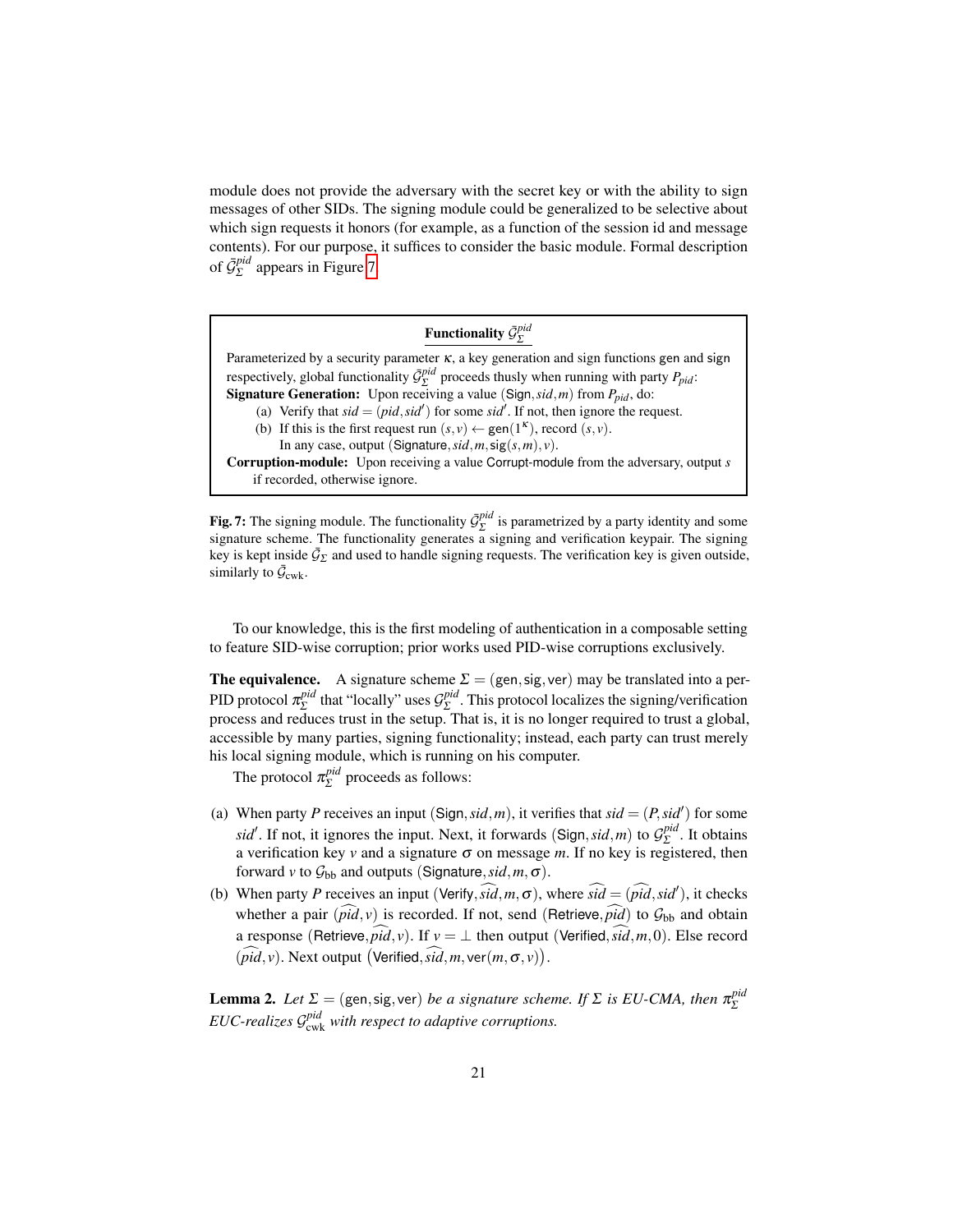#### <span id="page-22-0"></span>4.3 Defining and realizing non-deniable message authentication

This section shows that the most basic PKI, i.e., bulletin-board, suffices for secure authentication, even if the keys are reused in other arbitrary protocols. This is similar to the last step of [\[Can04\]](#page-28-1)'s construction, except that we use a weaker authentication functionality—one that lets the adversary obtain a signature of the 'authentication transaction'—to capture non-deniability. (The signature serves as a *transferable* 'proof of transaction'.)

We first formulate a non-deniable ideal authentication functionality  $\mathcal{F}_{\text{cert-auth}}$ . The non-deniability property is obtained via the usage of ideal certificates. Then, we show that the classic signature-based authentication protocol (presented in Figure [9\)](#page-23-0) GUCsecurely realizes this relaxed authentication functionality. Finally, using the composition theorem and the results of Sections [4.1](#page-15-0) and [4.2,](#page-20-0) we obtain an authentication protocol using merely existentially-unforgeable signatures and a global bulletin-board.

## <span id="page-22-1"></span>Functionality  $\mathcal{F}_{\text{cert-auth}}$ (a) Upon receiving an input (Send,*S*,*R*,*sid*,*m*) from ITI *S*, output (Sent,*S*,*R*,*sid*,*m*) to the adversary, and, after a delay, provide the same output to R and halt. (b) Upon receiving a value (Corrupt,*S*,*sid*) from the adversary, mark *S* as corrupted. (c) Upon receiving a value (Corrupt-send,*S*,*R*,*sid*,*m* 0 ) from the adversary, if *S* is marked as corrupted and an output was not yet delivered to  $R$ , then output (Sent,  $S$ ,  $R$ ,  $sid$ ,  $m'$ ) to *R* and halt. (d) Upon receiving (External-info,  $S$ ,  $R$ ,  $sid$ ,  $m'$ ) from the adversary, if an output was not yet delivered to *R*, then output  $(S(n, s, id), (m', sid, R))$  to  $\bar{\mathcal{G}}_{\text{cert}}^S$  (on behalf of *S*) and forward the response to the adversary. (e) Upon receiving (Corrupt-sign,  $S$ ,  $R$ ,  $sid$ ,  $m'$ ) from the adversary, if *S* is marked as corrupted then output  $(S, R, sid), (m', sid, R))$  to  $\bar{\mathcal{G}}_{cert}$  and forward the response to the adversary.

Fig. 8: The non-deniable authentication functionality. The adversarial ability to obtain legitimate signatures on messages of its choice makes the authentication non-deniable. Signatures are obtained by instructing the dummy party  $S$  to communicate with  $\bar{\mathcal{G}}_{\text{cert}}$ .

On capturing transferability. Since the essence of transferability is that "anyone" may become convinced of the message that was authenticated, one might attempt to capture transferability by having  $\mathcal{F}_{\text{auth}}$  disclose to any principal in the system, upon request, that an authentication took place; the identities of the originator and recipient; and the contents of the authenticated message. This modeling allows any principal in the system to become convinced in the contents of the authenticated message and the identities of its originator and recipient. However, this modeling of authentication poses unnecessary requirements on the implementing protocol, such as supporting inquiries by third parties in an authenticated manner.

The non-deniable authentication functionality. The functionality  $\mathcal{F}_{\text{cert-auth}}$ , presented in Figure [8,](#page-22-1) is a non-deniable version of the authentication functionality of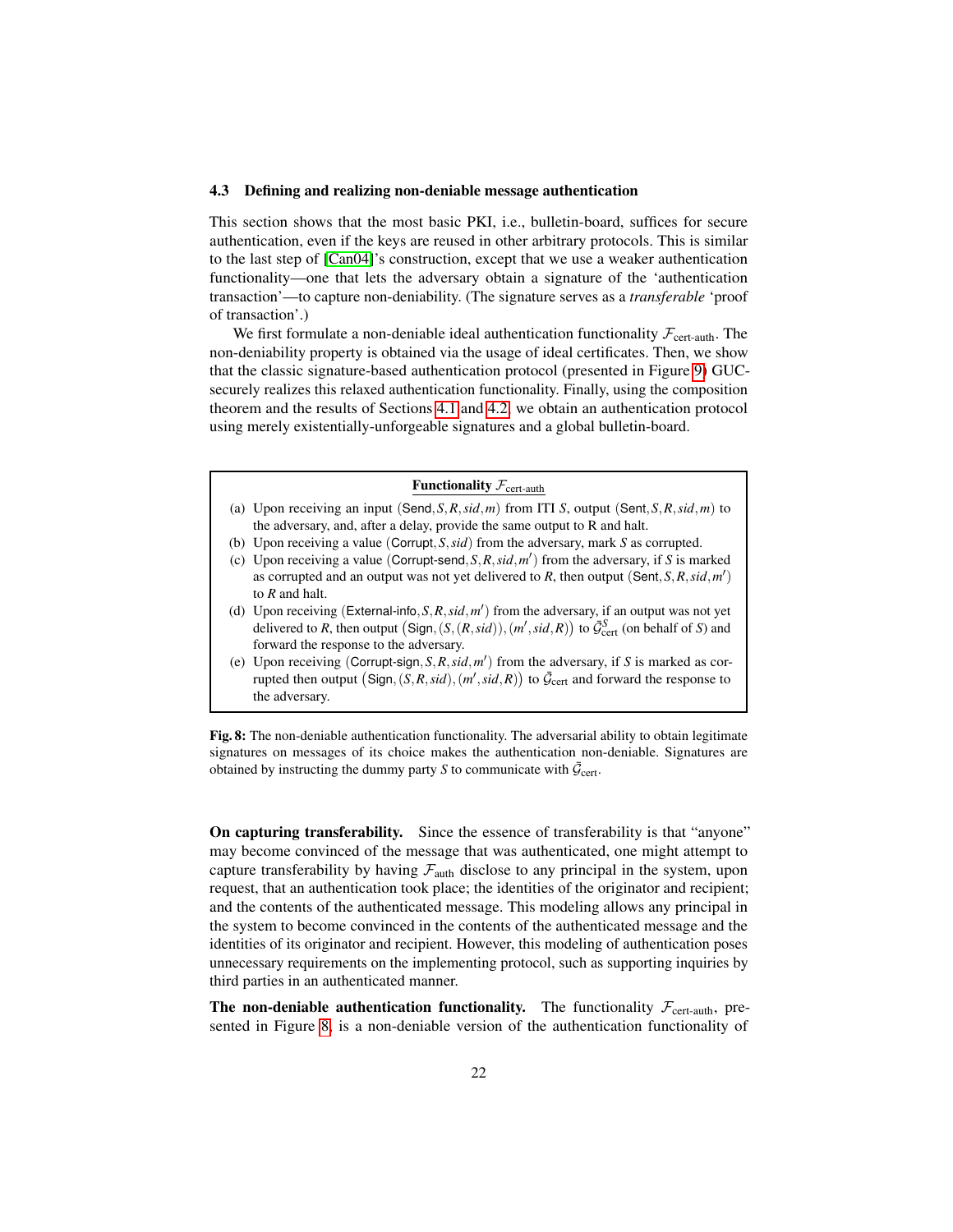[\[Can04\]](#page-28-1). The non-deniability of the functionality is captured by allowing the adversary to request signatures on messages affixed with  $\mathcal{F}_{\text{cert-auth}}$ 's session id (SID). Including the SID in the signed message binds the signature to the execution at hand, and prevents the adversary from reusing the signatures in other sessions. Later, any entity can verify this signature and be convinced that this message was indeed sent from *S* to *R*. Our  $\mathcal{F}_{\text{cert}-\text{auth}}$  is a  $\bar{\mathcal{G}}_{\text{cert}}$ -subroutine-respecting functionality. We highlight that the signature provided during the authentication process includes the identity of the intended recipient and the session identifier. This has two consequences: it does not guarantee the receiver deniability since it allows to publicly verify not only that a specific message was sent by some ITI, but also the intended recipient's identity; and it also prevents the adversary from relaying signatures between different sessions. The authentication functionality enables a corrupted sender to produce many signature on messages of its choice. This enables corrupting parties without corrupting their signing module. One could define, and realize by a similar protocol, a receiver-deniable version of  $\mathcal{F}_{\text{cert-auth}}$ . However, receiver-deniable authentication enables the adversary to reroute messages to a destination of its choice.

**Protocol**  $\phi_{\text{auth}}$  for realizing  $\mathcal{F}_{\text{cert-auth}}$ 

- <span id="page-23-0"></span>(a) Upon receiving an input (Send, A, B, sid, m), party A sets  $sid' = (A, B, sid)$ , sets  $m' =$  $(m, sid, B)$ , sends (Sign, sid', m') to  $\bar{\mathcal{G}}_{\text{cert}}$ , obtains the response (Signature, sid', m',  $\sigma$ ), and sends  $(sid, A, m, \sigma)$  to *B*.
- (b) Upon receiving  $(sid, A, m, \sigma)$ , party *B* sets  $sid' = (A, B, sid)$ , sets  $m' = (m, sid, B)$ , sends (Verify, sid<sup>t</sup>, m<sup>'</sup>,  $\sigma$ ) to  $\bar{G}_{\text{cert}}$ , and obtains a response (Verified, sid<sup>t</sup>, m', f). If  $f = 1$  then *B* outputs (Sent,*A*,*B*,*sid*,*m*) and halts. Else *B* halts with no output.

|  |  | Fig. 9: The signature-based authentication protocol. |  |  |
|--|--|------------------------------------------------------|--|--|
|--|--|------------------------------------------------------|--|--|

<span id="page-23-1"></span>**Lemma 3.** *The protocol* φ<sub>auth</sub> *GUC-emulates functionality*  $\mathcal{F}_{\text{cert-auth}}$  *with respect to adaptive corruptions.*

*Proof.* The proof here is simpler than the proof of [\[Can04\]](#page-28-1) due to having the certificate functionality in both the ideal and real executions.

Let  $\mathcal D$  be the dummy adversary that interacts with parties running  $\phi_{\rm auth}$  in the  $\bar{\mathcal G}_{\rm cert}$ -hybrid model. We construct an ideal-process adversary (simulator)  $S$  such that the view of any environment  $\mathcal Z$  from an interaction with  $\mathcal D$  and  $\phi_{\text{auth}}$  is distributed identically to its view of an interaction with S in the ideal process for  $\mathcal{F}_{\text{cert-auth}}$ . The simulator S proceeds as follows.

Simulating the sender. When an uncorrupted party *A* is activated with input (Send,  $sid, B$ ), S obtains this value from  $\mathcal{F}_{\text{cert-auth}}$ . Then, S replies with (External-info,  $\vec{A}, \vec{B}, \text{sid}, \vec{m}$  and behaves as  $\mathcal{D}$  in the interaction with  $\vec{\mathcal{G}}_{\text{cert}}$ . That is,  $\mathcal S$  forwards to  $\mathcal Z$  the message  $(Sign, (A, B, sid), (m, sid, B))$  from  $\bar{\mathcal{G}}_{cert}$ , and forwards back to  $\bar{\mathcal{G}}_{cert}$  the obtained signature  $\sigma$ . Next, S hands Z the message (*sid*, A, m, s) sent from A to B. If the sender is corrupted, then all that  $S$  has to do is to behave as the dummy party  $D$  in the interaction with  $\bar{\mathcal{G}}_{\text{cert}}$ .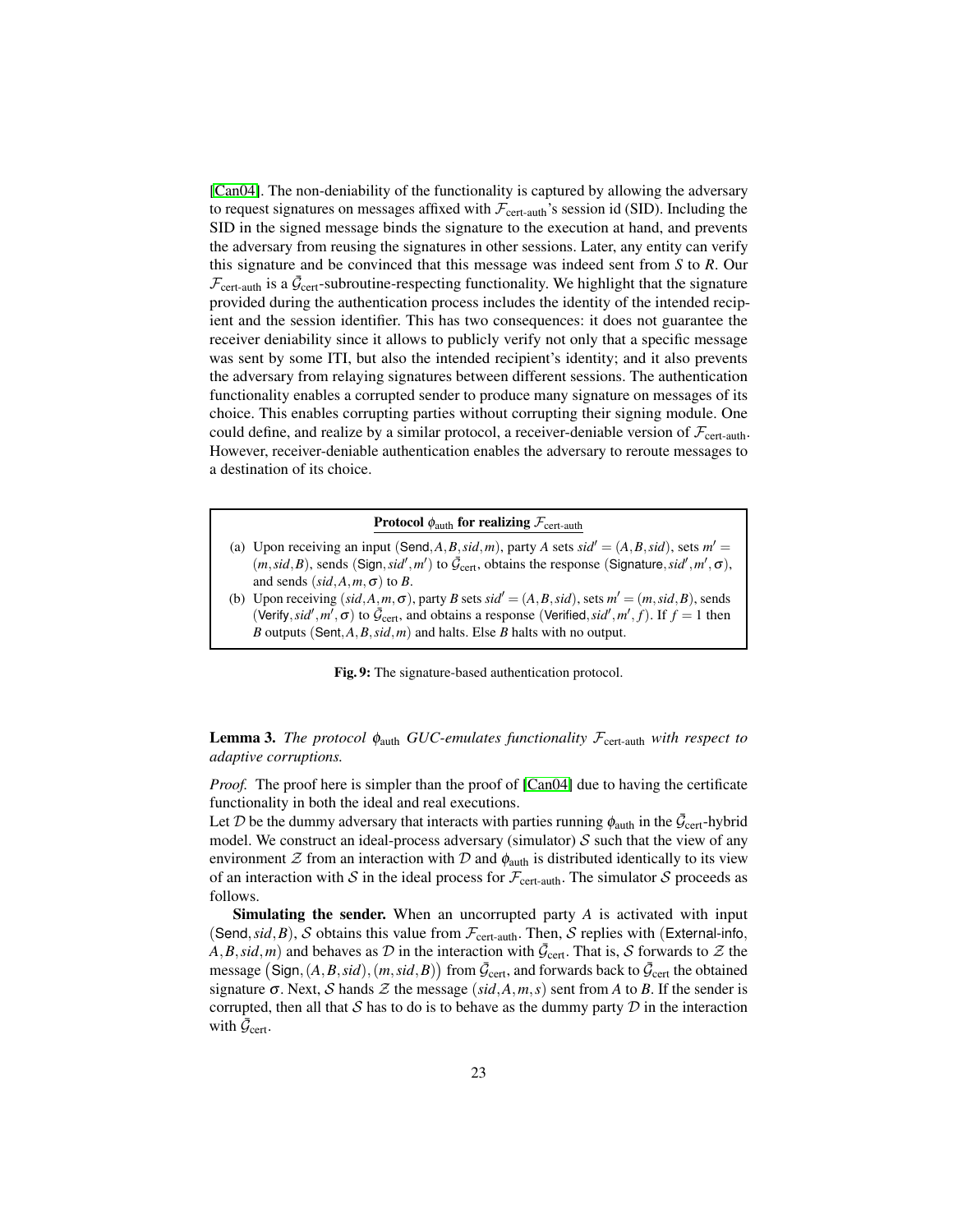**Simulating the verifier.** When Z instructs to deliver a message  $(\text{sid}, A, \bar{m}, \sigma)$  to an uncorrupted party B, S first sends  $(\textsf{Verify}, (A, B, sid), (\bar{m}, sid, B), \sigma)$  to  $\bar{\mathcal{G}}_{\text{cert}}$ . If  $\bar{\mathcal{G}}_{\text{cert}}$ outputs (Verified,  $(A, B, sid)$ ,  $(\bar{m}, sid, B)$ ,  $\sigma$ ,  $f = 1$ ) then do the following: if the sender is honest, then allow  $\mathcal{F}_{\text{cert-auth}}$  to deliver the message which was sent in the ideal process to *B*. If the sender is corrupted, then forward (Corrupt-send,  $sid$ ,  $\bar{m}$ ) to  $\mathcal{F}_{\text{cert-auth}}$ . In case  $f = 0$  do nothing.

It is readily seen that the combined view of Z and D in an execution of  $\phi_{\text{auth}}$ is distributed identically to the combined view of  $Z$  and  $S$  in the ideal process. Indeed, the only case where the two views may potentially differ is if the receiver obtains (Verified, *sid'*,  $m'$ ,  $\sigma$ ,  $f = 1$ ) from  $\mathcal{F}_{\text{cert-auth}}$  for an incoming message (*sid*,  $A$ ,  $m$ ,  $\sigma$ ), while *A* is honest and never sent this message. However, if *A* never sent  $(id, A, m, \sigma)$ , then the message  $m' = (m, sid, B)$  was never signed by  $\bar{G}_{\text{cert}}$  with session id  $(A, B, sid)$ ; thus, according to the logic of  $\bar{G}_{\text{cert}}$ , *B* would always obtain (Verified, sid<sup>'</sup>,  $m'$ ,  $\sigma$ ,  $f = 0$ ) from  $\bar{\mathcal{G}}_{\text{cert}}$ .

Now we are ready to fully instantiate the ideal functionalities used for authentication. The resulting authentication protocol is the signature protocol used in practice, which is depicted in Figure [1](#page-6-0) along with the minimal PKI required for this task.

**Corollary 1.** If EU-CMA signatures exist then protocol  $\phi_{\text{auth}}^{\bar{\pi}_{\Sigma}/\bar{G}_{\text{cert}}}$  GUC-realizes function*ality*  $\mathcal{F}_{\text{cert-auth}}$  *with respect to adaptive corruptions.* 

*Proof.* By combining Lemma [1](#page-18-1) with Theorem [2](#page-21-1) we manage to reduce the security of  $\mathcal{G}_{\text{cert}}$  to the security of  $\pi_{\Sigma}$ . This allows us to combine Lemma [3](#page-23-1) with Theorem [5](#page-11-2) and conclude that  $\phi_{\text{auth}}$  GUC-realizes  $\mathcal{F}_{\text{cert-auth}}$ , where  $\phi_{\text{auth}}$  uses  $\bar{\pi}_{\Sigma}$  with  $\bar{\mathcal{G}}_{\Sigma}$  instead of  $\bar{\mathcal{G}}_{\text{cert}}$ .

#### 5 Non-deniable Key Exchange

We present a non-deniable key exchange functionality  $\mathcal{F}_{\text{cert-ke}}$  and show that the classic signed-Diffie-Hellman protocol  $\phi_{\text{ke}}$  (see ISO 9798-3, [\[CK01\]](#page-28-0)), realizes it. The protocol  $\phi_{\text{ke}}$  is presented in Figure [10.](#page-25-0)

The non-deniable key exchange functionality. The functionality, presented in Fig-ure [11,](#page-26-0) is a key exchange functionality coupled with  $\bar{\mathcal{G}}_{\text{cert}}$ , similarly to  $\mathcal{F}_{\text{cert-auth}}$ . The main difference between our functionality and [\[DKSW09\]](#page-29-8) is that we do not guarantee mutual authentication. That is,  $\mathcal{F}_{\text{cert-ke}}$  allows a party to have a key also if the other party aborted before establishing a shared key.

Lemma 4. *Under the Decisional Diffie-Hellman (DDH) assumption, the protocol* φ<sub>ke</sub>  $GUC$ -emulates functionality  $\mathcal{F}_{\text{cert-ke}}$  with respect to adaptive corruptions.

*Proof.* Let *p*, *q*, *g* be as in  $\phi_{ke}$  and let  $D = \{g^z\}_{z \in \mathbb{Z}_q^*}$ . We construct a simulator S that simulates the execution of the protocol with the dummy adversary  $D$  and environment  $\mathcal{Z}$ . The simulation of uncorrupted parties is done by honestly executing the protocol. That is, the simulator honestly generates the share of the secret key, and obtains the necessary certificates via  $\bar{\mathcal{G}}_{\text{cert}}$  of the appropriate party. Once the simulation reaches the output step of party *A*, the simulator provides  $\mathcal{F}_{\text{cert-ke}}$  with (setkey, sid, S, R, k') where k' is set to be the simulated key. More formally,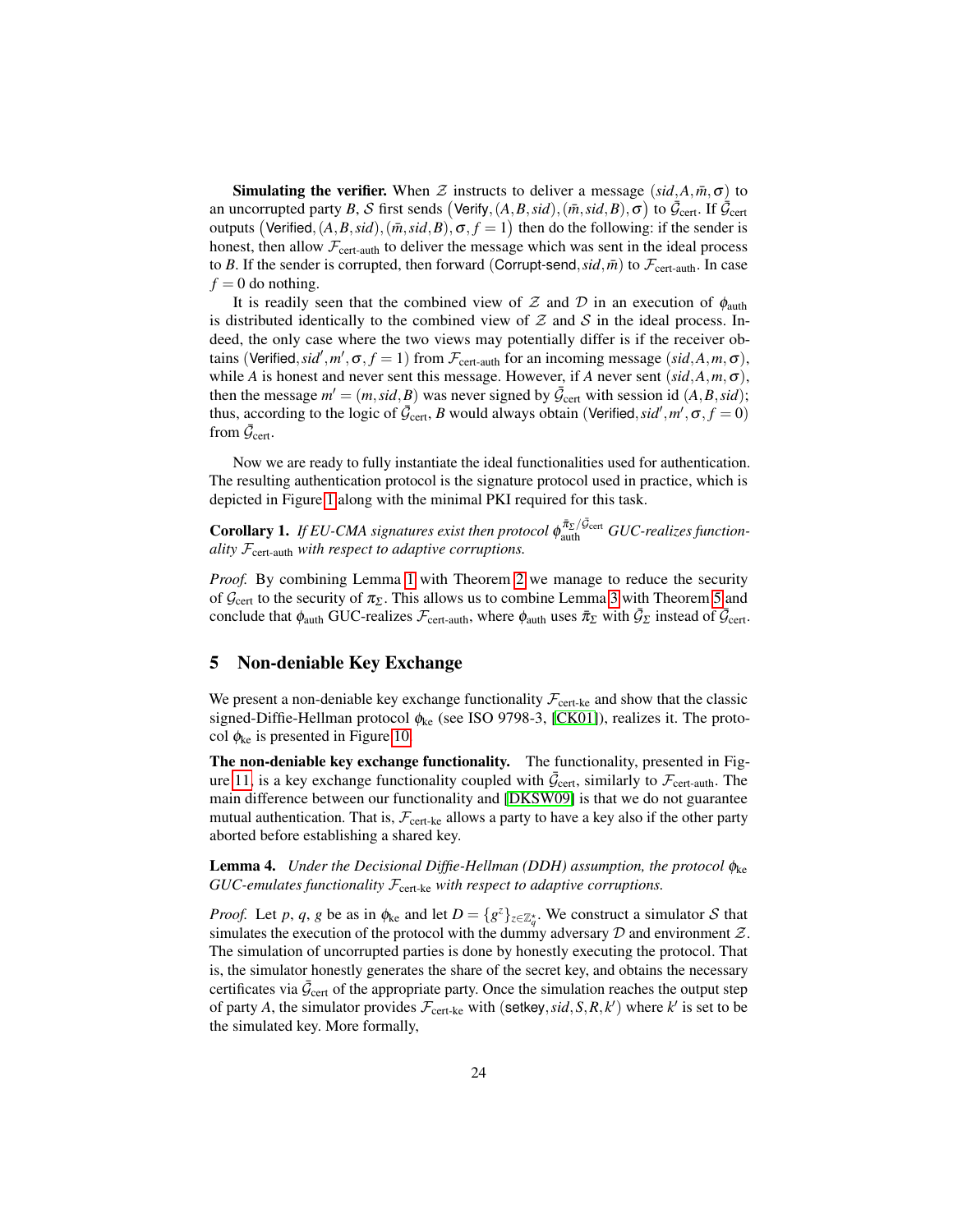#### **Protocol**  $\phi_{ke}$

<span id="page-25-0"></span>Parametrized by primes *p* and *q* such that  $q | p - 1$ , and an element *g* of order *q* in  $\mathbb{Z}_p^*$ , protocol  $\phi_{ke}$  proceeds as follows:

- (a) Upon receiving an input (keyexchange, *sid*, A, B), party A samples  $x \stackrel{\$}{\leftarrow} \mathbb{Z}_q$ , and sends  $(sid, A, \alpha = g^x)$  to *B*.
- (b) Upon receiving  $(sid, A, \alpha)$ , party *B* samples  $y \stackrel{\$}{\leftarrow} \mathbb{Z}_q$ , sets  $sid' = (A, (B, sid))$ , sets  $m' = (\alpha, \beta = g^y, sid, A, B)$ , and sends (Sign, *sid'*, *m'*) to  $\bar{G}_{\text{cert}}^B$ , obtains the response (Signature, *sid'*,  $m'$ ,  $\sigma_B$ ), sends (*sid*,  $B$ ,  $B$ ,  $\sigma_B$ ) to *A*; computes the key  $k = \alpha^y$ ; and erases *y*.
- (c) Upon receiving  $(sid, B, \beta, \sigma_B)$ , party *A* sets  $sid' = (A, (B, sid))$ , sets  $m' = (\alpha, \beta,$  $sid, A, B$ ), and sends (Verify,  $sid', m', \sigma_B$ ) to  $\bar{\mathcal{G}}_{cert}^B$ , obtains the response (Verified,  $sid', m', f$ ). If  $f = 1$  then *A* sends (Sign,  $sid', m'$ ) to  $\bar{\mathcal{G}}_{\text{cert}}^A$ , obtains the response (Signature, *sid'*, *m'*,  $\sigma_A$ ), sends (*sid*,  $A$ ,  $\sigma_A$ ) to *B*; computes the key  $k = \beta^x$ ; erases *x*; and outputs (setkey,*sid*,*A*,*B*, *k*) and halts. Else *A* halts with no output.
- (d) Upon receiving  $(sid, A, \sigma_A)$ , party *B* sends (Verify, sid', m',  $\sigma_A$ ) to  $\bar{\mathcal{G}}_{\text{cert}}^A$ , obtains the response (Verified, sid', m', f). If  $f = 1$  then *B* outputs (setkey, sid, A, B, k) and halts. Else *B* halts with no output.

Fig. 10: The non-deniable-authentication-based key exchange protocol.

- (a) The simulator samples  $x \stackrel{\$}{\leftarrow} \mathbb{Z}_q$  and outputs  $(sid, A, \alpha = g^x)$  to  $\mathcal Z$  as if it was sent by *A*.
- (b) Upon receiving  $(sid, A, \alpha')$  from  $\mathcal Z$  as a message to be delivered to  $\{0, 1\}$  (recall that the channels are unauthenticated and hence  $Z$  can instruct  $D$  to deliver a different message instead). S samples  $y \stackrel{\$}{\leftarrow} \mathbb{Z}_q$ , sets  $sid' = (A, (B, sid))$ , sets  $m' =$  $(\alpha', \beta = g^y, \text{sid}, A, B)$ , and sends (External-info, *B*, *sid'*, *m'*) to  $\mathcal{F}_{\text{cert-ke}}$ , obtains the response (Signature, *sid'*,  $m'$ ,  $\sigma_B$ ), sends (*sid*,  $B$ ,  $\beta$ ,  $\sigma_B$ ) to  $\mathcal Z$  as if this message was sent by *B*.
- (c) Upon receiving  $(id, B, \beta', \sigma'_B)$  from Z, the simulator verifies the signature on  $m' =$  $(\alpha, \beta', sid, A, B)$  by sending an appropriate input to  $\bar{\mathcal{G}}_{\text{cert}}^B$ , If the signature is not verified, the simulation of *A* stops. Otherwise, it sends (External-info,  $B$ ,  $sid'$ ,  $m'$ ) to  $\mathcal{F}_{\text{cert-ke}}$ , obtains the response (Signature, *sid'*,  $m'$ ,  $\sigma_A$ ), and outputs (*sid*,  $A$ ,  $\sigma_A$ ) to Z. It also computes the key  $k' = (\beta')^x$ , gives input (setkey, sid, A, B, k') to  $\mathcal{F}_{\text{cert-ke}}$ , and instructs  $\mathcal{F}_{\text{cert-ke}}$  to give output to  $A$ .
- (d) Upon receiving  $(sid, A, \sigma'_A)$  the simulator verifies the signature on  $m' = (\alpha', \beta, sid, \sigma'_A)$  $(A, B)$  by sending an appropriate input to  $\bar{\mathcal{G}}_{\text{cert}}^A$ . If the signature is not verified, the simulator halts. Otherwise, it instructs  $\mathcal{F}_{\text{cert-ke}}$  to give output to *B*.

Upon corruption, the simulator reveals the secret information (if any) associated with the simulated transcript of the newly corrupted party. More concretely, if the environment requests to corrupt party *A* or party *B* before *A* outputs the key, then *S* reveals the share *x* or the simulated key  $k'$  respectively; in any other case, it reveals the secret key k provided to it by  $\mathcal{F}_{\text{cert-ke}}$ .

The analysis of  $S$  considers three possible scenarios: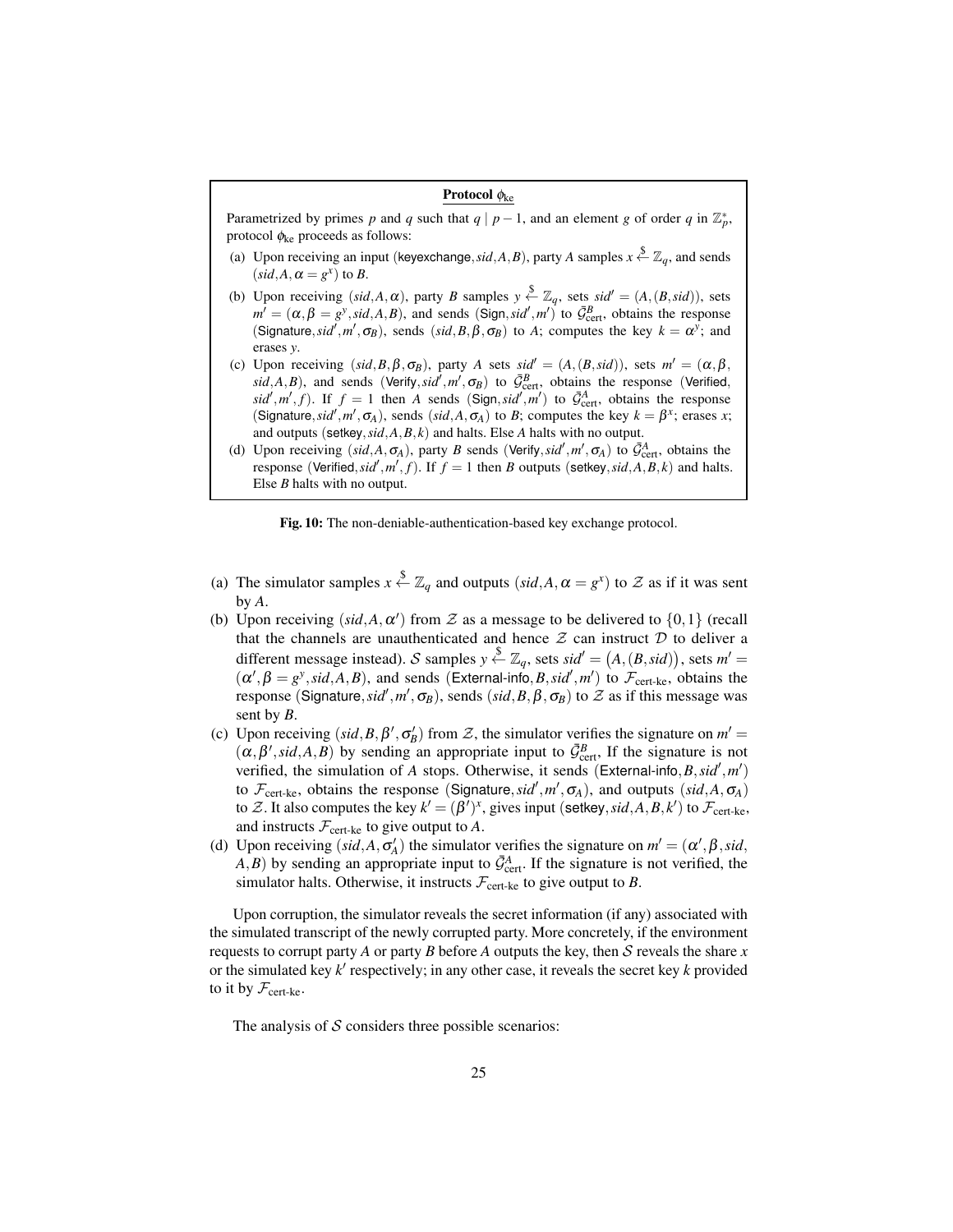- (a) *No corruption case:* correctness can be violated by  $Z$  only with negligible probability. That is, the only way to have parties in the real execution output different keys is by forging a signature, which can happen negligibly often. In the ideal execution, correctness always holds and thence indistinguishability follows. Conditioned on  $Z$ not forging any signature, the view of  $\mathcal{Z}$  in the real execution consists of  $\{g^x, g^y, g^{xy}\}$ while in the simulated execution the view is  $\{g^x, g^y, g^r\}$  for random *r*. If Z can distinguish the two executions with non-negligible advantage, then we can construct an adversary  $A$  that internally runs  $Z$  and breaks the DDH assumption.
- (b) *Corruption after A produced an output:* this is similar to the no corruption case. After party *A* produced an output, there is no secret information available (it is erased beforehand) and hence indistinguishability follows as in the no corruption case.
- (c) *Corruption before A produced an output:* in both executions the outputted key is distributed identically, since in the ideal execution the uncorrupted party is honestly simulated and the output is set to be the simulated key. Moreover, the secret share *x* of *A* (revealed in case  $Z$  requests to corrupt party *A* after the first message is sent) is distributed identically in both executions.  $\Box$

#### **Functionality**  $\mathcal{F}_{\text{cert-ke}}$

<span id="page-26-0"></span>The functionality  $\mathcal{F}_{\text{cert-ke}}$  parametrized by a domain *D* proceeds as follows:

- (a) Upon receiving message of the form (keyexchange,*sid*,*S*,*R*) from some ITI *S*, if this is the first activation, set  $k = \perp$  and send (keyexchange, sid, S, R) to S. (Otherwise, ignore the message).
- (b) Upon receiving a value (Corrupt,  $sid, P$ ) from S, mark  $P \in \{S, R\}$  as corrupted and output  $k$  to  $S$ .
- (c) Upon receiving a message of the form (setkey,  $sid, S, R, k'$ ) from the adversary, if either *S* or *R* is corrupt, then set key  $k = k'$ , else set  $k \stackrel{\$}{\leftarrow}$  D. Output a delayed message (setkey,  $sid$ ,  $S$ ,  $R$ ,  $k$ ) to  $S$  and  $R$  and halt.
- (d) Upon receiving (External-info, *P*, sid, m') from the adversary, where  $P \in \{S, R\}$ , if  $k \neq$ ⊥ and an output was not yet delivered to either party, output  $(Sign, (P, (P', sid)),$  $(m', sid, P)$  to  $\bar{\mathcal{G}}_{\text{cert}}^P$  (where  $P'$  is the other party), and forward the response to the adversary.
- (e) Upon receiving (Corrupt-sign, sid, *P*, *m'*) from the adversary, where  $P \in \{S, R\}$ , if *P* is marked as corrupted then output  $(Sign, (P, (P', sid)), (m', sid, P))$  to  $\bar{\mathcal{G}}_{\text{cert}}^P$  and forward the response to the adversary.

Fig. 11: The non-deniable key exchange functionality  $\mathcal{F}_{\text{cert-ke}}$ . The functionality allows the adversary to request signatures on messages of its choice, together with the session and parties id. This behavior is allowed as long as the key it not outputted, to prevent the functionality from being used beyond the lifetime of the protocol.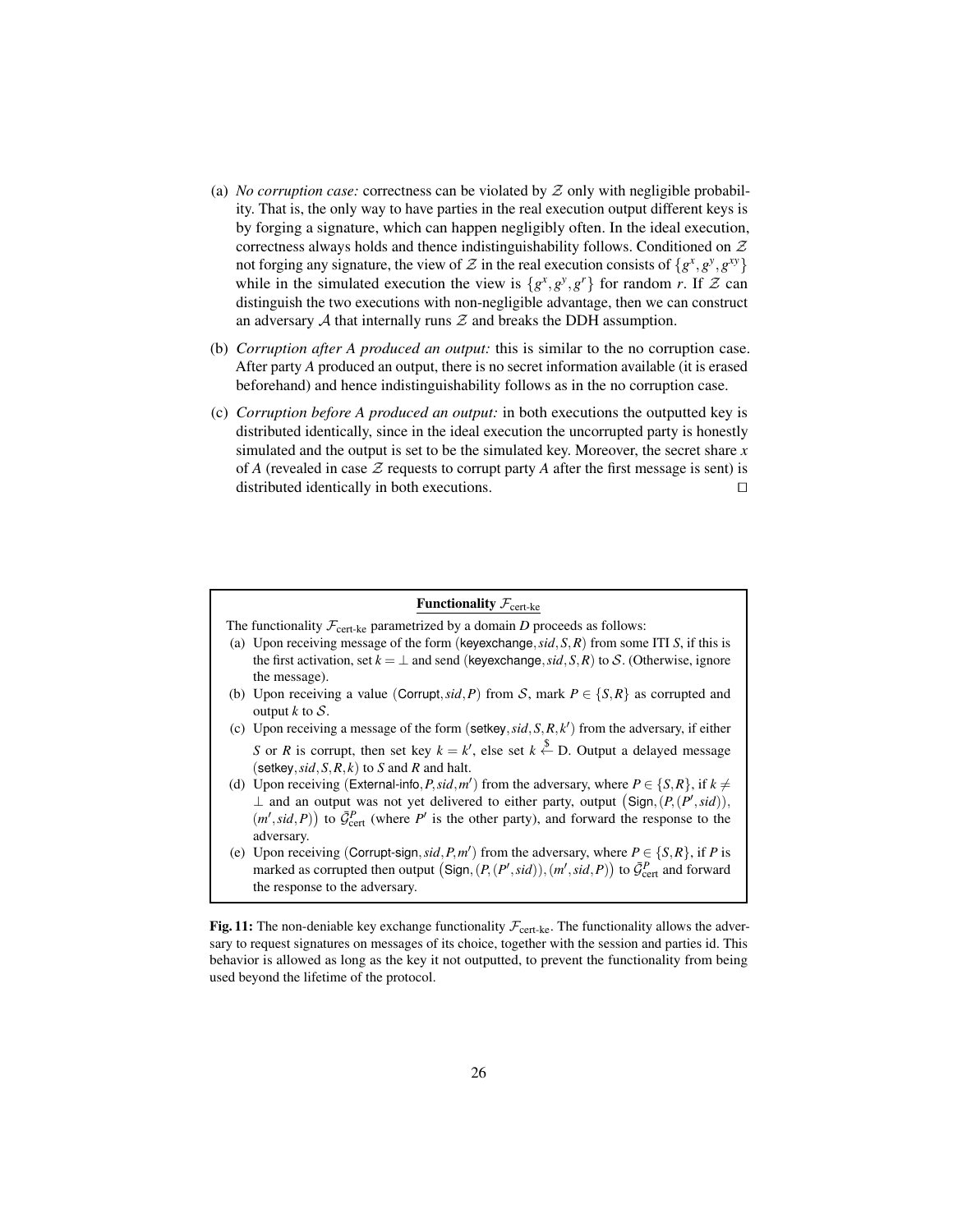## <span id="page-27-0"></span>6 Capturing Invisible Adaptive Attacks

Recently, Nielsen and Strefler [\[NS14\]](#page-29-14) introduced a concept called Invisible Adaptive Attacks (IAA), which the GUC framework fails to capture, and showed how to immune the GUC model from such attacks, for CRS-style setup assumptions. An IAA is an attack wherein a protocol behave insecurely with respect to some specific values of the global setup, but continues to behave securely under other values of the setup. Since the setup is long-lived and fixed for the lifetime of the system, such protocols should be rejected by the security definition. However, at present, the security definition accepts such protocols, since it examines candidate protocols' behavior only with respect to the average case of the setup-generating algorithm.

The approach of [\[NS14\]](#page-29-14) for capturing such attacks is to consider worst-case security, i.e., guarantee security with respect to any setup. This is incorporated in the GUC model by letting the environment pick the random coins the setup (e.g. a CRS) uses. For our protocols, IAA security boils down to letting the environment determine the random coins of  $\bar{\mathcal{G}}_{\Sigma}^{pid}$  $\sum_{\Sigma}$ . This additional power does not influence the security and the analysis of  $\phi$ <sub>auth</sub> and  $\phi$ <sub>ke</sub>, since the only possible way to distinguish ideal from real is to forge a signature. However, since the environment is oblivious to the secret keys, its forging ability remains negligible and security continues to hold.

An alternative defnition. We also propose an alternative approach for defining security in a way that captures such "invisible attacks". Rather than defining security of a protocol against a worst-case choice of the set-up, we define security of a protocol *relative to a specific CRS,* or more generally *relative to a specific random input for the set-up functionality*. This way, it is possible o capture a setting where the same protocol is considered (or, believed to be) secure with resepect to some setup values, and insecure with respect to others. The approach is similar to the definition of security of a fixed hash function by Rogaway [\[Rog06\]](#page-29-17). That is, security is captured by a reduction from knowing a distinguishing environment (with respect to a specific setup value) to breaking a hard problem. This implies that the designer of a protocol is in charge of specifying the hard problem *P* for the security reduction. The meaning of such reduction is that, as long as solving *P* is believed to be hard, coming up with a distinguishing environment must be hard as well. It is stressed that here the existence of a reduction is *part of the definition of seccurity* rather than part of the security argument. Furthermore, *P* can relate either to properties of the set-up itself, or alternatively to other constructs. More formally, let *P* be some problem; denote by *G*(*P*) the game corresponding to *P*; and let *B*(*P*) be the probability bound on winning in  $G(P)$ . For a shared setup  $\bar{G}$  we denote by  $str = (s, v)$  a value of  $\bar{G}$  with *s* and *v* being the secret and public parts respectively.

**Definition 6 (Reduction-UC).** Let  $\pi$  and  $\phi$  be  $\bar{G}$ -subroutine respecting multi-party *protocols. We say that*  $\pi$  *RUC-emulates*  $\phi$  *with respect to a value str* =  $(s, v)$  *of*  $\mathcal{G}$ *and a problem P if there exist an adversary* S *and a reduction f such that for any environment* Z *such that if*

$$
\text{EXEC}_{\pi, \mathcal{D}, \mathcal{Z}}^{\text{str}} \not\approx \text{EXEC}_{\phi, \mathcal{S}, \mathcal{Z}}^{\text{str}}
$$

*we have that*  $Pr[f(\mathcal{Z}, v) \text{ wins in } G(P)] > B(P)$ .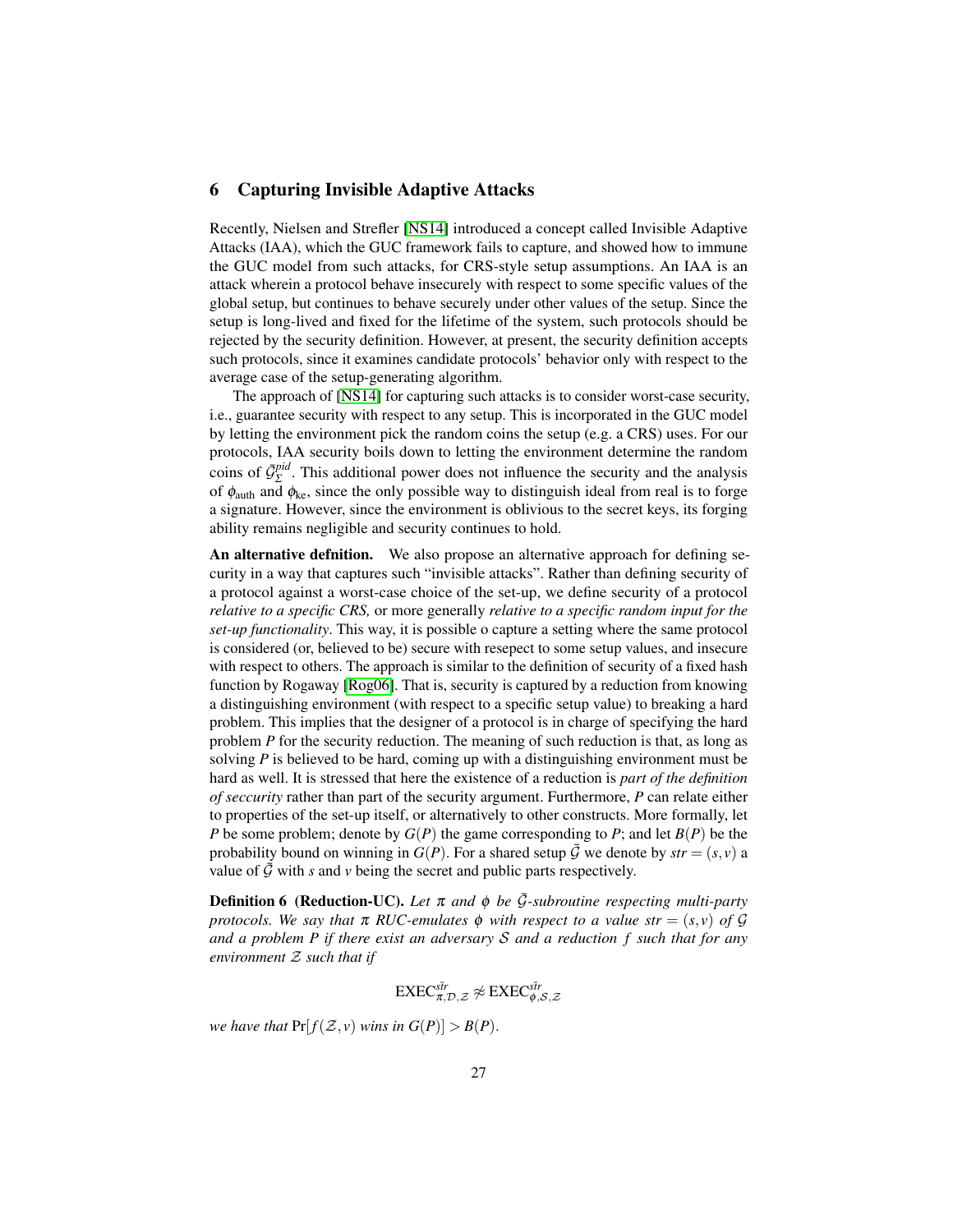An important observation is that RUC-security implies GUC-security, and the composition theorem easily holds for RUC-security. More formally, the simulator is the same as in the composition theorem proof, the hard problem is the problem the subroutine is defined with respect to, and the reduction is done by running the composition proof to obtain a distinguishing environment for the subroutine protocol and applying to that environment the reduction guaranteed for the subroutine by the RUC security definition. Another important benefit of this definition is that it easily induces a standard GUCsecurity definition: all we need to do is consider a setup-generating algorithm instead of a specific fixed string. For example, for ACRS this would be the key-generation algorithm. It should be noted that all GUC secure protocols (that we are aware of) are already proven secure by the way of reduction to some hard problem, and therefore RUC-secure. For example, the proof of our authentication and key-exchange protocols is done by a reduction to EU-CMA signatures and the DDH assumption respectively.

# References

<span id="page-28-9"></span><span id="page-28-8"></span><span id="page-28-7"></span><span id="page-28-6"></span><span id="page-28-5"></span><span id="page-28-4"></span><span id="page-28-3"></span><span id="page-28-2"></span><span id="page-28-1"></span><span id="page-28-0"></span>

| AF10.                  | Frederik Armknecht and Jun Furukawa. On the minimum communication effort for                |
|------------------------|---------------------------------------------------------------------------------------------|
|                        | secure group key exchange. In Alex Biryukov, Guang Gong, and Douglas R. Stinson,            |
|                        | editors, Selected Areas in Cryptography, volume 6544 of Lecture Notes in Computer           |
|                        | Science, pages 320–337. Springer, 2010.                                                     |
| $BCL+05$ .             | Boaz Barak, Ran Canetti, Yehuda Lindell, Rafael Pass, and Tal Rabin. Secure                 |
|                        | computation without authentication. In Advances in Cryptology - CRYPTO 2005:                |
|                        | 25th Annual International Cryptology Conference, Santa Barbara, California, USA,            |
|                        | August 14-18, 2005, Proceedings, volume 3621 of Lecture Notes in Computer Science,          |
|                        | pages 361-377. Springer, 2005.                                                              |
| $BFS$ <sup>+</sup> 13. | Christina Brzuska, Marc Fischlin, Nigel P. Smart, Bogdan Warinschi, and Stephen C.          |
|                        | Williams. Less is more: relaxed yet composable security notions for key exchange.           |
|                        | Int. J. Inf. Sec., 12(4):267-297, 2013.                                                     |
|                        | BLdMT09. Mike Burmester, Tri Van Le, Breno de Medeiros, and Gene Tsudik. Universally        |
|                        | composable RFID identification and authentication protocols. ACM Trans. Inf. Syst.          |
|                        | Secur., 12(4), 2009.                                                                        |
| Can00.                 | Ran Canetti. Universally composable security: A new paradigm for cryptographic              |
|                        | protocols. Cryptology ePrint Archive, Report 2000/067, December 2000. Revised               |
|                        | edition, July 2013.                                                                         |
| Can <sub>01</sub> .    | Ran Canetti. Universally composable security: A new paradigm for cryptographic              |
|                        | protocols. In FOCS, pages 136–145. IEEE Computer Society, 2001.                             |
| Can04.                 | Ran Canetti. Universally composable signature, certification, and authentication. In        |
|                        | CSFW, pages 219–. IEEE Computer Society, 2004.                                              |
| CDPW07.                | Ran Canetti, Yevgeniy Dodis, Rafael Pass, and Shabsi Walfish. Universally com-              |
|                        | posable security with global setup. In Salil P. Vadhan, editor, <i>TCC</i> , volume 4392 of |
|                        | Lecture Notes in Computer Science, pages 61-85. Springer, 2007.                             |
| CG10.                  | Ran Canetti and Sebastian Gajek. Universally composable symbolic analysis of                |
|                        | Diffie-Hellman based key exchange. <i>IACR Cryptology ePrint Archive</i> , 2010:303,        |
|                        | 2010.                                                                                       |
| CK01.                  | Ran Canetti and Hugo Krawczyk. Analysis of key-exchange protocols and their use             |
|                        | for building secure channels. In Birgit Pfitzmann, editor, <i>EUROCRYPT</i> , volume 2045   |
|                        | of Lecture Notes in Computer Science, pages 453-474. Springer, 2001.                        |